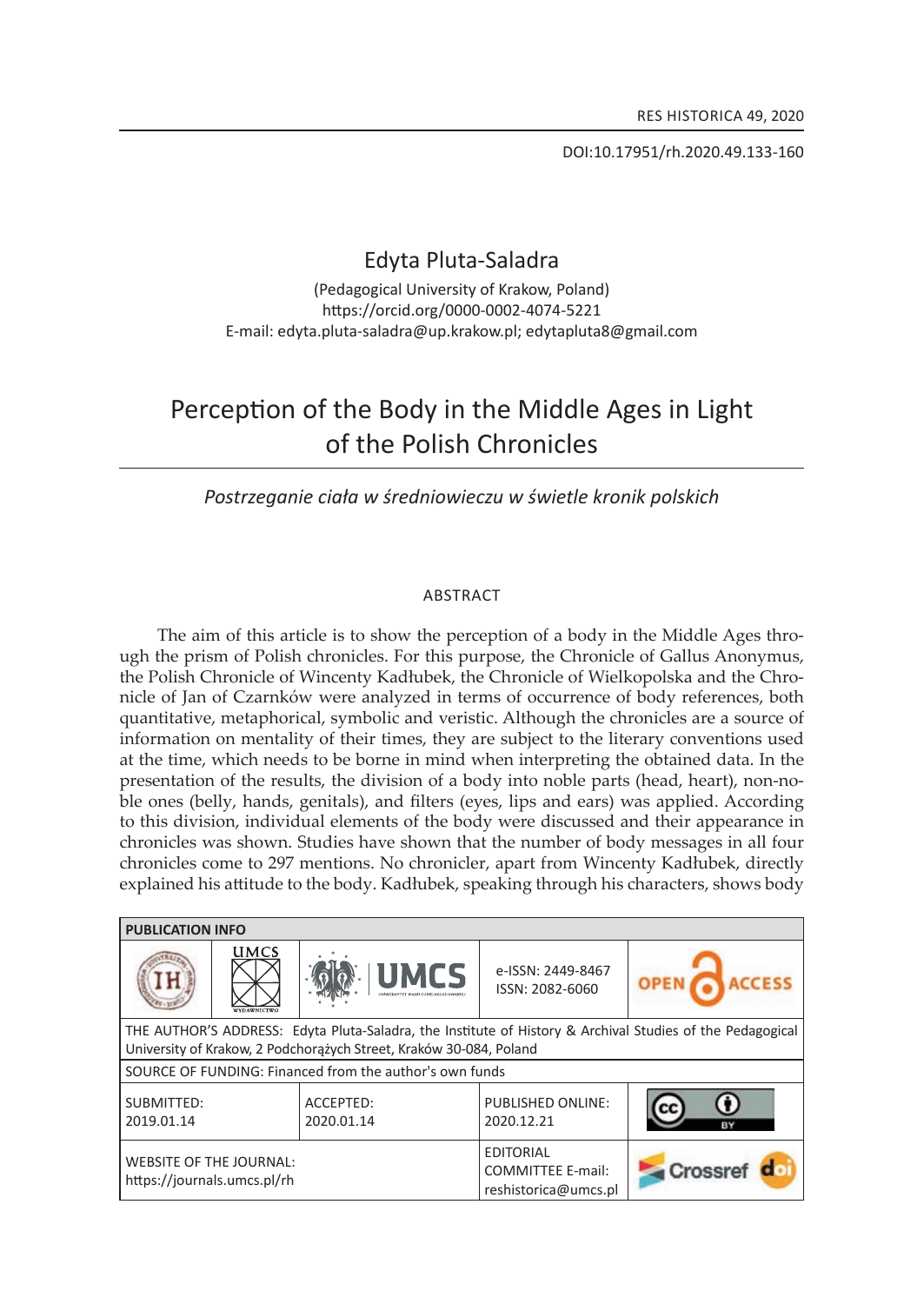and soul as two integral elements. the political metaphor was noted above all in relation to the head as a metaphor of a ruler or a leader. it should be noted that these studies are an introduction to the research on the perception of the body in Polish Middle Ages.

**Key words:** body, Middle ages, human, Polish chronicles, christianity

throughout the history of mankind, the body has been the central point of reference, as it serves man as an intermediary for communication with the surrounding reality<sup>1</sup>. The body also constitutes a reflection of the period along with the laws defining it, as a factor of sorts shaping its vicinity. hence, the body is a dynamic notion, inherent in the nature, and at the same time influencing and being influenced by ideologies, political systems, religion, and fashion<sup>2</sup>. Such complexly perceived interdependence has since time immemorial been the object of interest of philosophers, theologians, and historians<sup>3</sup>.

In the research of Polish historians, the problems of perception of the body in the Middle Ages appears of secondary importance. In those studies, human body usually emerges only in the context of the saints<sup>4</sup> and askesis, women and sexuality, art and interments<sup>5</sup>. In and of itself the body does not constitute the main object of interest in the majority of these works, as scholars refer to it to present specific phenomena and processes occurring in the medieval society, such as, for instance, the paths of sanctity, the cult of the relics, etc. the problems related to the body

<sup>1</sup> J. tomczyk, *Antropologia filozoficzna i przyrodnicza w poszukiwaniu istoty człowieka*, 'studia Philosophiae christianae' 2008, 39, 1, p. 121.

<sup>2</sup> K. Konarska, *Niesforne ciało*, in: *Ciało cielesne*, ed. k. konarska, wrocław 2011, p. 10; M.h. Green, *Bodily Essences. Bodies as Categories of Difference*, in: *A Cultural History of the Human Body in the Middle Ages, ed. L. Kalof, Oxford–New York 2010, p. 149.* 

<sup>3</sup> c. saunders, *Voices and Visions: Mind, Body and Affect in Medieval Writing*, in: *The*  Edinburgh Companion to the Critical Medical Humanities, eds. A. Whitehead et al., Edinburgh 2016, pp. 412–441; M. Matczak, *Archeologia ciała*, 'Przegląd archeologiczny' 2013, 61, pp. 51–75.

<sup>4</sup> B. Kowalska, *Dwoistość ludzkiego ciała w opisach żywotów świętych*, 'Częstochowskie Teki Historyczne' 2015, 5, pp. 13–27.

<sup>&</sup>lt;sup>5</sup> M. Krawiec, *Seksualność w średniowiecznej Polsce*, Poznań 2000; U.M. Mazurczak, *Dwie starożytne tradycje rozumienia ciała w sztuce średniowiecznej*, 'roczniki humanistyczne' 2007, 44–45, 3, pp. 54–55, 157–180; M. starnawska, *Świętych życie po życiu. Relikwie w kulturze religijnej na ziemiach polskich w średniowieczu*, Warszawa 2008; e. wółkiewicz, *Grube ciało. Społeczne postrzeganie otyłości w średniowieczu*, 'Przegląd Historyczny' 2009, 100, 3, p. 495; G. Pac, *Kobiety, asceza i władza nad ciałem w późnym średniowieczu*, 'Przegląd Historyczny' 2009, 100, 3, pp. 525–545; u.M. Mazurczak, *Metafory ciała: głowa-twarz. Na wybranych*  przykładach malarstwa Duccia i Giotta, 'Roczniki Humanistyczne' 2010, 58, 4, pp. 59–79; K. Bochenek, *Dusza jako zasadniczy punkt odniesienia krakowskiej antropologii średniowiecznej*, 'ΣΟΦΙa' 2011, 11, pp. 37–51.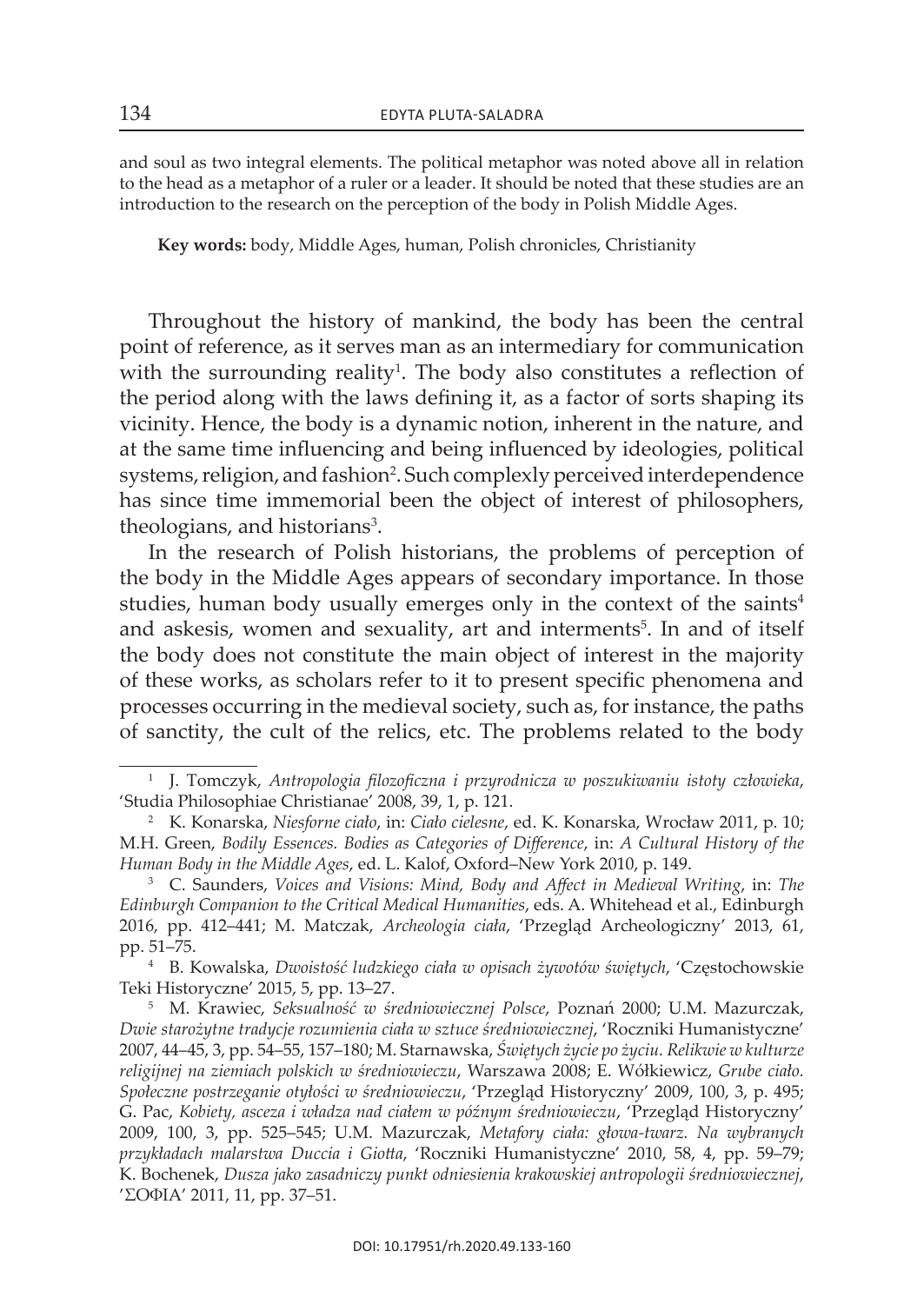most definitely encompass the latter issues, what is missing, however, is a holistic perspective, as well as many detailed analyses. Foreign works about the body turn out to be much more satisfactory. The subject is very popular among Western European researchers. There is an abundance of publications on the respective aspects of the body and corporeity, with particularly large number of works concerning the medieval sexuality<sup>6</sup>. a seminal work on the issues related to the body is the publication by Jacques Le Goff and Nicolas Truong: *The History of the Body in the Middle Ages*, for the Authors, the *body* is a place of tensions and paradoxes emerging at the intersection of human needs and the precepts and teachings of the Church<sup>7</sup>. Among the most recent works directly dealing with the history of the body one can list, among others, *A Cultural History of the Human Body in the Middle Ages* edited by linda Kalof 8, as well as *Medieval Bodies: Life,*  Death and Art in the Middle Ages by Jack Hartnell<sup>9</sup>. The abovementioned authors within the body-related problems seek for the notion of man's birth and death, sexuality and the division of sexes, the category of beauty of the human body, as well as its cultural representations. They also refer to bodily needs and processes that occur in the body.

The current study is intended as an attempt to trace and capture the shifts in the attitudes to perceiving the body within the history of the Polish Middle Ages. This task will be carried out through the analysis of the Polish chronicles, i.e. *Gesta principum Polonorum* by Gallus Anonymus of 12th century10, *Chronica Polonorum* by winenty kadłubek of the turn of 12th and 13th century<sup>11</sup>, *Wielkopolska Chronicle* of 13th century<sup>12</sup>, and the

<sup>7</sup>J. Le Goff, n. truong, *Historia ciała w średniowieczu*, transl. i. Kania, Warszawa 2006.

<sup>&</sup>lt;sup>6</sup> These are, among others: J. Richards, *Sex*, Dissidence and Damnation: Minority Groups *in the Middle Ages*, London–New York 1990; *Gender and Difference in the Middle Ages*, eds. S. Farmer, c. Braun Pasternack, 'Medieval cultures' 2003, 32; *Sex and Sexuality in Anglo-Saxon*  England: Essays in Memory of Daniel Gilmore Calder, eds. C. Pasternack, L.C. Weston, 'The Review of English Studies' 2006, 57; R.M. Karras, J. Murrat, *The Sexual Body*, in: *A Cultural History of the Human Body in the Middle Ages, ed. L. Kalof, Oxford–New York 2010; M.M.* Sauer, *Gender in Medieval Culture*, London-New Delhi-New York-Sydney 2015.

<sup>&</sup>lt;sup>8</sup> A Cultural History of the Human Body in the Middle Ages, ed. L. Kalof, Oxford–New york 2010.

<sup>&</sup>lt;sup>9</sup> J. Hartnell, Medieval Bodies: Life, Death and Art in the Middle Ages, London 2018.

<sup>&</sup>lt;sup>10</sup> Anonima tzw. Galla Kronika czyli Dzieje książąt i władców polskich, ed. K. Maleczyński, *Pomniki Dziejowe Polsk*i, series 2, vol. 2, kraków 1953; Gall anonim, *Kronika Polska*, transl. r. Grodecki, ed. M. Plezia, wrocław–Warszawa–Kraków 2008.

<sup>11</sup> Mistrz wincenty (the so-called kadłubek), *Kronika Polska*, transl. B. kürbis, wrocław 2008; *Magistri Vincentii dicta Kadłubek Chronica Polonorum*, ed. Plezia, *Pomniki Dziejowe Polski*, series 2, vol. 11, kraków 1994.

<sup>12</sup> *Kronika Wielkopolska*, transl. k. abgarowicz, kraków 2010; *Chronica Poloniae Maioris*, ed. B. Kürbis, *Pomniki Dziejowe Polski*, series 2, vol. 8, Warszawa 1970.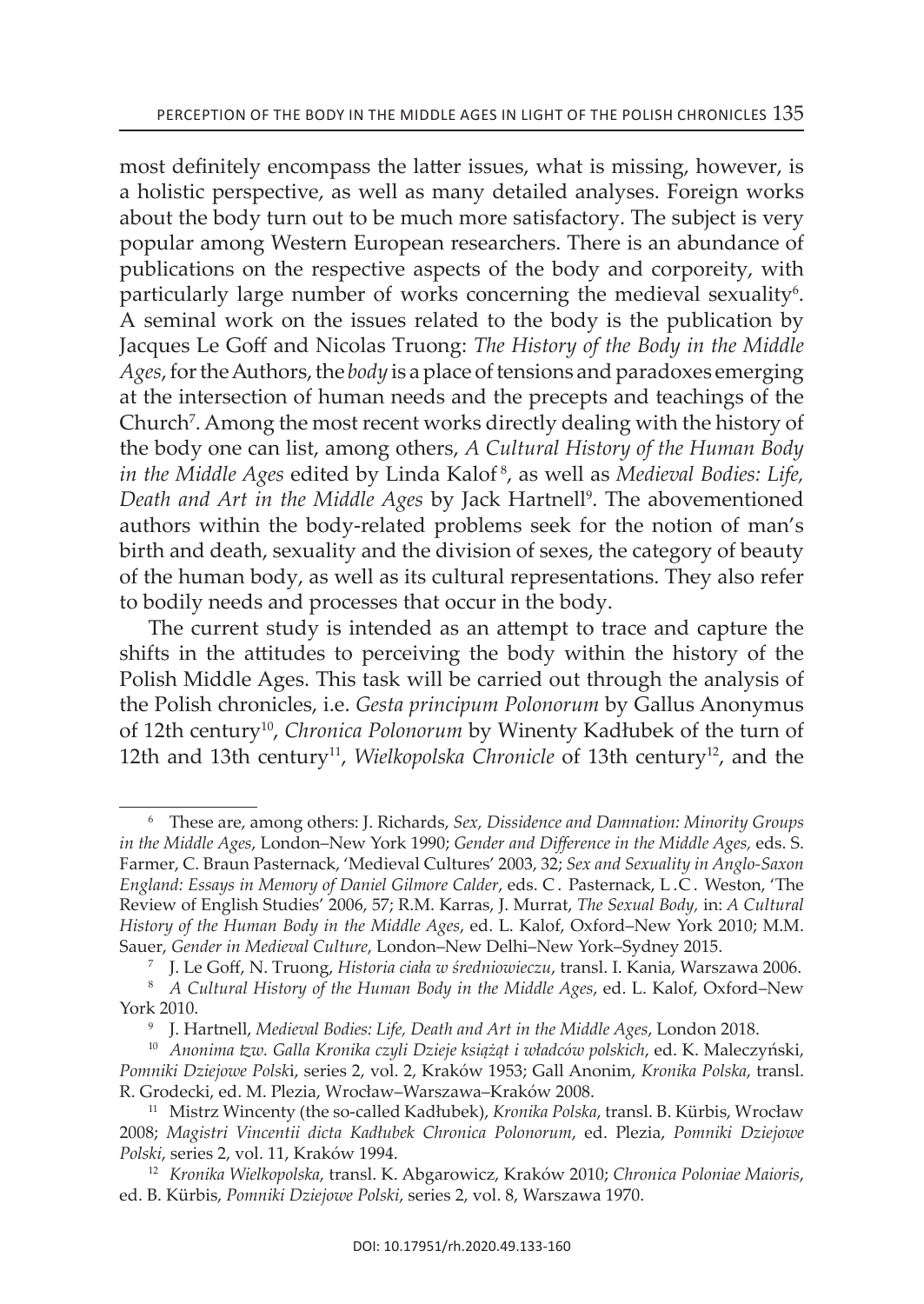*Chronicle* by Jan of Czarnków of 14th century<sup>13</sup>. There can be no doubt that the above chronicles constitute a valid source for the history of mentality of their eras. the analysis performed do not include the work by Jan Długosz Annals or Chronicles of the Famous Kingdom of Poland, as due to their size it would require a separate study. Parts of the body featured in the said chronicles were studied in terms of their quantity, but also for their symbolic, metaphoric and veristic value. it should be noted that this research are but a small section of what comprises the problem of the body and corporeity in the Middle Ages. The considerations at hand are only a contribution to studies on the complex and multidimensional issue that is the perception of the body in the Polish Middle Ages. Therefore, the subject requires interdisciplinary research that may in the future bring us closer to achieving a more complete picture of these problems.

the article uses a classification that divides the body into two symbolic, and at the same time contrasting parts, introducing the opposition between what is up, and what is down, the interior and the exterior. Medieval authors of medical tractates constructed concepts of this kind, in greater or lesser detail, providing a gradation of the various spheres of the body. The basic classifications were based on the division into the noble part, which included the head and the heart, and the ignoble, sordid, with stomach, hands, genitals. The remaining elements of the body had the so-called filter status, serving to differentiate between the good and the bad, i.e. eyes, mouth, and ears $^{14}$ .

In the Middle Ages, the body was a testament to the imperfection of human nature<sup>15</sup>. Such evaluation had its origin in the Augustinian thought, according to whom the corporeity, the body was the source of impurity and weakness<sup>16</sup>. Saint Gregory the Great referred to the body as 'the disgusting garment of the soul', one that concurrently constituted prison and poison for the soul<sup>17</sup>. In this regard, it would constitute a reminder of

<sup>13</sup> *Joannis de Czarnkow Chronicon Polonorum*, *1333–1384*, ed. J. szlachtowski, *Pomniki Dziejowe Polski*, ed. a. Bielowski, vol. 2, lviv 1872; *Kronika Jan z Czarnkowa,* transl. J. Żerbiłło, ed. M.D. Kowalski, Kraków 2001.

<sup>14</sup> J. Le Goff, n. truong, *op. cit.*, p. 64.

<sup>15</sup> M. Markowski, *Epistemologia a metafizyka św. Tomasza z Akwinu*, in: *Homo viator. Teksty i studia nad antropologią filozoficzną w średniowieczu*, ed. M. Karas, Kraków 2009, pp. 166–167; É. Gilson, *Thomism. The Philosophy of Thomas Aquinas*, transl. R.K Shook, A. Maurer, Toronto 2002.

 $16$  'Divided due to the fall of Adam, the man literally falls apart in death which is the punishment for original sin and breaks the nexus between the soul and the body'. B. Peklar, *Discussing Medieval Dialogue Between the Soul and the Body Questions of Dualism*, 'Ars & Humanitas' 2015, 9, 2, pp. 175-176.

<sup>17</sup> J. Le Goff, n. truong, *op. cit.*, pp. 7, 31.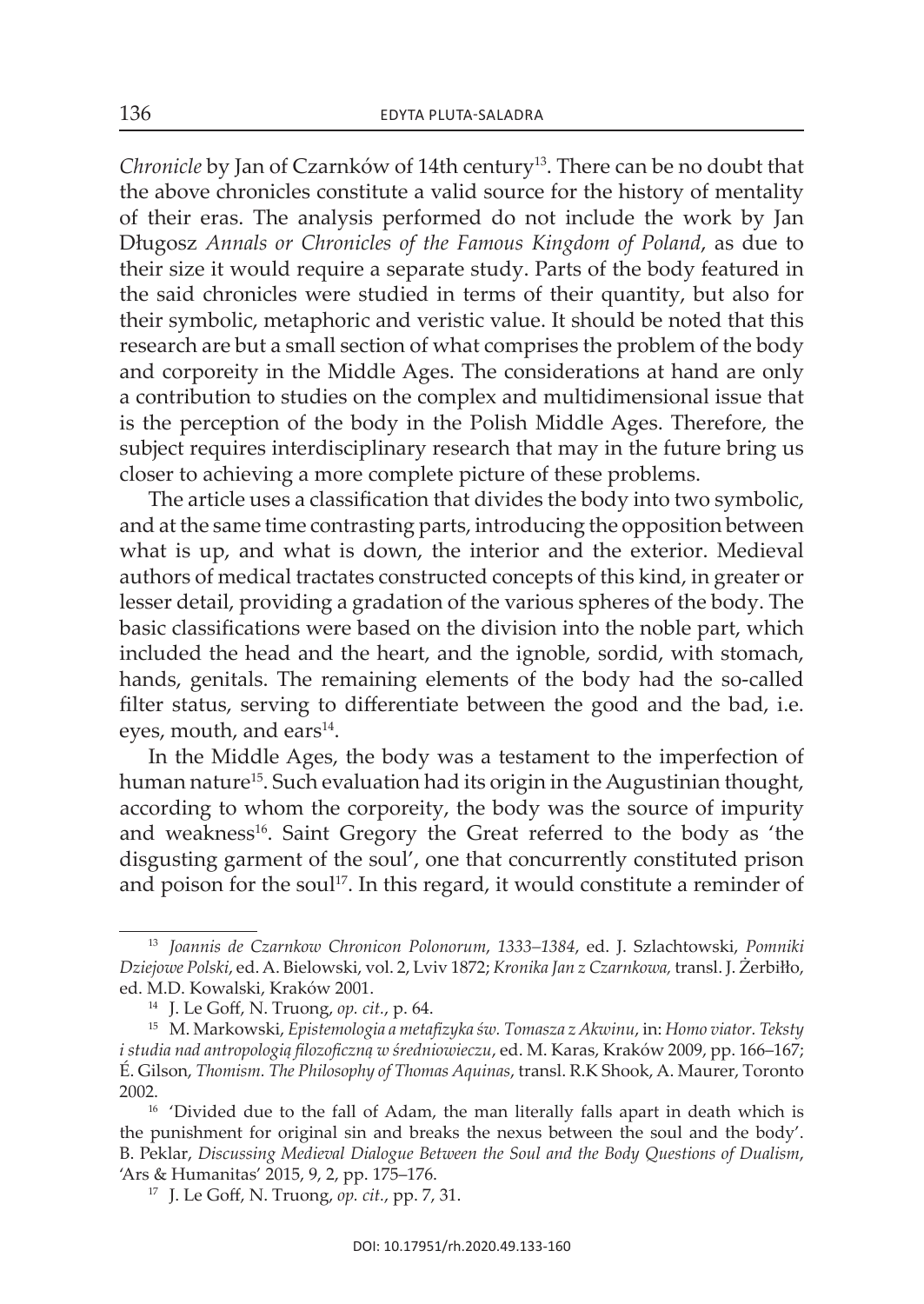human frailty, underscoring that despite the spiritual power and social status, no-one can be certain that they would not yield to the temptations of the body<sup>18</sup>. That caused the fear of sin, of one's own body that was impossible to control<sup>19</sup>. Furthermore, the body was treated as the carrier of the original sin, as the sin of curiosity and pride, the actual reason of the expulsion of Adam and Eve<sup>20</sup> from the paradise, was transferred into the sexual sin<sup>21</sup>. This belief lingered on also in the Late Middle Ages, it transpired in hagiography, in theological discourse, as well as in pious deliberations, above all about women. Even though Saint Thomas Aquinas, a representative of scholasticism, spoke of the integrity of human nature, the idea did not resonate with society. While the Thomistic teaching of mutual permeation and complementation of the spiritual and corporeal elements was in fact only familiar to intellectual elites<sup>22</sup>.

The French historian, J. Le Goff, in his works on the history of the body and of man, writes that the Middle Ages experienced the collapse of the corporality, that resulted in the body being subjected to strict control<sup>23</sup>. For it was believed that keeping the body in check would allow for perfecting of the soul; hence, asceticism became the means of reaching that goal, enabling man to come closer and become more similar to Christ<sup>24</sup>. Therefore, all forms of behavior through which human corporeality displayed and imposed itself were eradicated and eliminated, as proved by the decline

 $20$  In the medieval era, the female body was perceived through the prism of Eve, and hence it was considered to be weak and debased, both physically and morally. For instance, a painting from a thirteenth-century English Psalter underscores Eve's weakness and guilt, as the snake does have a female head. Moreover, in the Middle ages it was thought that women had to maintain and improve their beauty, as they had lost the constant state as a result of God's punishment for yielding to diabolic temptation. M. cabré, *Beatiful Bodies*, in: *A Cultural History of the Human Body in the Middle Ages*, ed. l. Kalof, oxford–new york 2010, p. 129.

<sup>21</sup> J. Le Goff, *op. cit.*, p. 41.

<sup>22</sup> A. Sutowicz, Elementy formacji zakonnej w klasztorach żeńskich na przykładzie XIV*wiecznych konstytucji norbertanek cyrkarii wrocławskiej. Gest jako element języka »sacrum«*, 'saeculum christianum' 2011, 2, p. 57; K. Bochenek, *op. cit.*, pp. 37–51; P. King, *Why Isn't the Mind-Body Problem Medieval?*, in: *Forming the Mind. Essays on the Internal Senses and the Mind/Body Problem from Avicenna to the Medical Enlightenment, ed. H. Lagerlund, New York* 2007, pp. 187–205.

<sup>23</sup> J. Le Goff, n. truong, *op. cit.*, p. 29.

<sup>24</sup> a. sutowicz, *op. cit.*, p. 57; G. Pac, *op. cit.*, p. 531; a. Vauchez, *Duchowość średniowiecza*, transl. H. zaremska, Gdańsk 2004, pp. 122–126.

<sup>&</sup>lt;sup>18</sup> R.M. Karras, *Seksualność w średniowiecznej Europie*, transl. A. Bugaj, Warszawa 2012, pp. 79–82, 87.

<sup>&</sup>lt;sup>19</sup> Historia ciała, vol. 1, Od renesansu do oświecenia, ed. G. Vigarello, transl. T. Stróżyński, Gdańsk 2011, p. 17; J. Le Goff, *Człowiek średniowiecza*, in: *Człowiek średniowiecza*, ed. J. le Goff, transl. M. Radożycka-Paoletti, Warszawa-Gdańsk 1996, pp. 13, 42.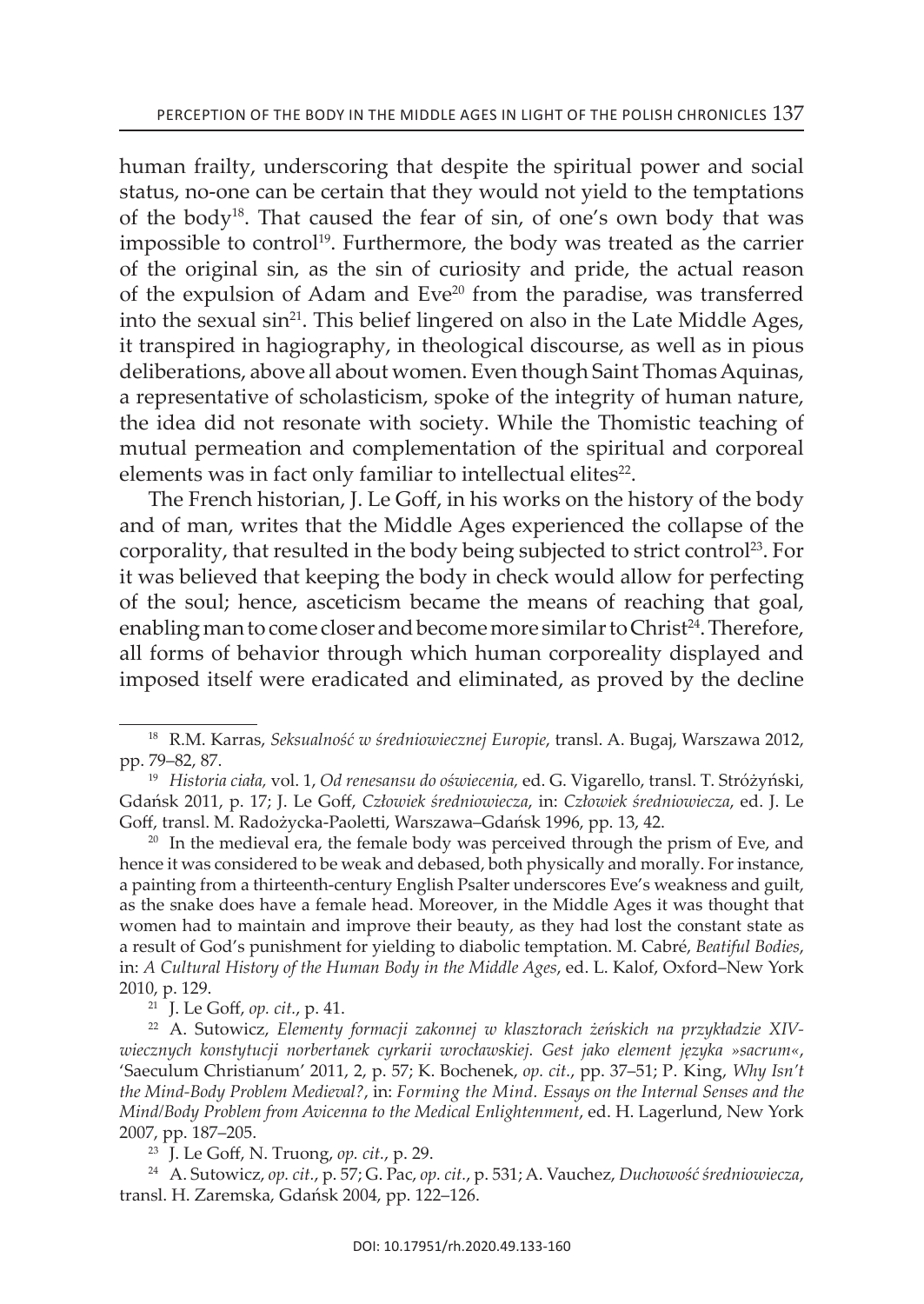of sport and theatre. Furthermore, a striking feature in that regard was the control of sexuality, the attribution of contacts with the devil to woman, the devaluation of manual labour, as well as the concept for a mask, lipstick, or even laughter. The changes in the conceptual framework outlined above were introduced and then made more profound by the Church Fathers<sup>25</sup>.

There was also another attitude, a current of thought noting the positive values of the body, represented by the 13en century theologians, such as Saint Bonaventure<sup>26</sup>, and the aforementioned Thomas Aquinas<sup>27</sup>. they based their thought, among others, on the fact that the body of christ constitutes the central point of reference for christianity. God inscribed Himself in history, took on the form of man, defeated death by His resurrection, that is, the basic tenet of the Christian dogma<sup>28</sup>.

## the filters

according to Biblical verses, the mouth is the organ of speech, at the same time constituting also the part of the body – reflecting the human interior<sup>29</sup>. Classification of the mouth as a filter entails the possibility of uttering both the good, pious words of prayers and sermons, as well as those coarse, obscene, and blasphemous<sup>30</sup>. Moreover, thanks to the *mouth*, one could vouch of peace, enter into an oral agreement, and become one with the Lord's family. Such a status was granted with a kiss, during the ceremony of paying homage, and accolade. One should bear in mind, however, that as a symbol kiss was not unequivocal, depending on the circumstances and the person performing it. For instance, a kiss on the cheek – when signing a treaty indicated forgiveness, a kiss on the knee, hand, or foot signified subordination, meanwhile, in the greeting, it was a sign of peaceful intentions<sup>31</sup>.

The negative attitude to the mouth in the Middle Ages was partially the consequence of laughter. in spite of the fact that according to a definition put forth by Aristotle, who was held in much regard during that period,

<sup>25</sup> J. Le Goff, n. truong, *op. cit.*, p. 31.

<sup>&</sup>lt;sup>26</sup> Bonaventure heralded the unification of body and soul, for he believed that both these aspects constitute a single entity. B. Peklar, *op. cit.*, p. 181.

<sup>27</sup> J. Le Goff, n. truong, *op. cit.*, p. 8.

<sup>28</sup> *Ibidem*.

<sup>29</sup>F.M. rosiński, *Antropologia biblijna ciała i cielesności*, in: *Ciało cielesne*, p. 78.

<sup>30</sup> J. Le Goff, n. truong, *op. cit.*, p. 64.

<sup>31</sup> *Ibidem*, s. 142; G. althoff, *Potęga rytuału. Symbolika władzy w średniowieczu,* transl. a. Gadzała, warszawa 2011, pp. 25, 28, 34, 47.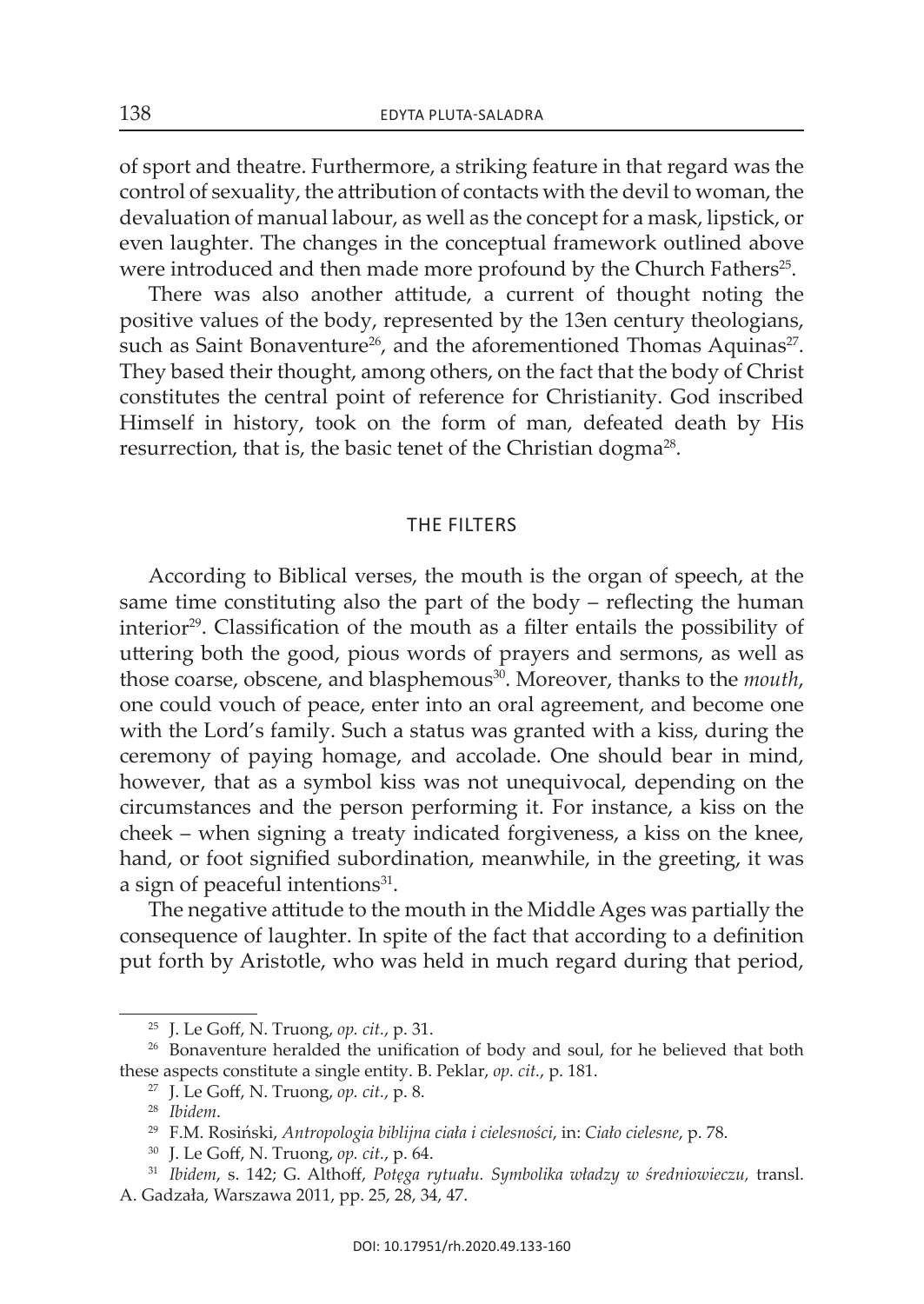stating that 'laughter is a human feature', it remained ignominious until the 12th century. We should look for the source of this medieval condemnation of laughter in the division presented above. laughter was alleged to originate in the abdomen, an organ belonging to the ignoble section of the body. According to the Rule of the Master, the teeth that were to serve as the barrier for laughter, with the mouth taking on the role of a bolt; together these were intended to obstruct other undesirable sounds<sup>32</sup>. Furthermore, due to the fact that the act of laughing contorted the mouth, and deformed the face, it was held in contempt also by itself<sup>33</sup>. However, the 12th century witnessed the rehabilitation of laughter because of Thomas Aquinas, who saw it as a token of joy, in the personalist sense. The philosopher made the distinction between mild smile and laughter accompanied by opening the mouth. in his view, smile was to be a testament to one's control over the body and mind, and thus also over the facial expression and gestures<sup>34</sup>. Besides the said open-mouth laughter, the unequivocal status of the mouth was largely effected by its direct association with the pleasures of consumption, considered to be the sin of gluttony and drunkenness<sup>35</sup>.

The mouth appears in the selected chronicles twenty three times. It must be taken into account that in the *Chronicle* by Gallus Anonymous and that by Jan of Czarnków we registered only two mentions each, whereas in the *Wielkopolska Chronicle* – three. *Mouth* is presented in majority of the passages as the part of the body responsible for the well-known functions, i.e. consuming food and kissing someone. The chroniclers indicated – also indirectly – the finer function of the mouth, for example, 'No one ever heard a coarse or lewd word uttered by his mouth<sup>'36</sup>, and 'judgement in the mouth of a sinner is a sword in the hands of a madman<sup>'37</sup>.

In the Bible, the eye is treated as the mirror of the soul, reflecting the emotional and internal life of a person, their conscience, and moods<sup>38</sup>. Thus, the eyes are able to express sympathy, joy, anger, and empathy. the lack of sight, *blindness*, was considered to be a special punishment from God<sup>39</sup>. It should be added, that in antiquity many peoples saw the eye as the symbol of the sun-god. in christianity, the eye is 'the symbol

<sup>32</sup> J. Le Goff, n. truong, *op. cit.*, pp. 63–64.

<sup>33</sup> *Ibidem*.

<sup>34</sup> u. Mazurczak, *Dwie*, pp. 176–177.

<sup>35</sup> J. Le Goff, n. truong, *op. cit.*, p. 48.

<sup>&</sup>lt;sup>36</sup> 'Nikt nie słyszał nigdy z ust jego żadnego słowa brzydkiego lub sprośnego'. Kronika *Wielkopolska*, p. 180.

<sup>37</sup> 'sąd w ustach bezbożnika, to miecz w rękach szaleńca'. Mistrz Wincenty, *op. cit.*, p. 179.

<sup>38</sup> D. Forstner osB, *Świat symboliki chrześcijańskiej*, transl. W. zakrzewska, P. Pachciarek,

R. Turzyński, Warszawa 1990, pp. 347-348.

<sup>39</sup> F.M. rosiński, *op. cit.*, p. 78.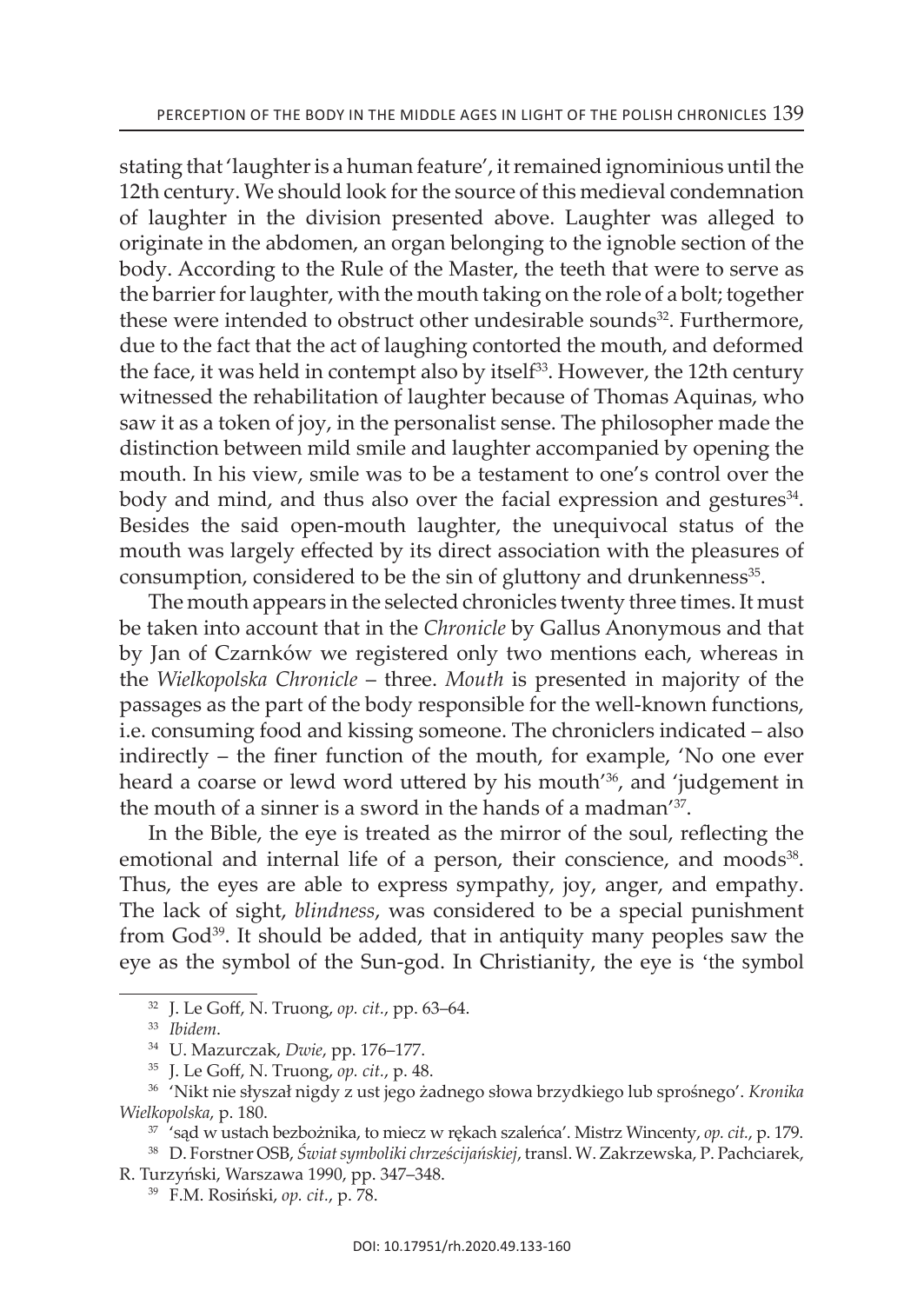of omniscience, paternal alertness and care of God, but also of an enquiring look<sup>'40</sup>. In spite of that, sight, much like the mouth, was in the medieval era treated with a hint of ambivalence, as they could be used for perpetrating misdeeds, such as looking at obscene paintings<sup>41</sup>.

In the chronicles, eyes were featured forty-one times, with their obvious role being underscored, as these fragments predominantly refer to the loss of eye or sight, for instance, because of the committed treason. 'Now, as Piotrek [Włostowic – author's note (hereinafter: a.n.)] similarly spoke to władysław [Herman – a.n.], claiming that his wife had an intercourse with a knight, he should not only loose his tongue, and eyes, but also his life<sup>'42</sup>. This act marks the significance of the sense of sight, that one would deprive his rivals of, with a striking example thereof being the passage about the blinding of Zbigniew<sup>43</sup> by Bolesław III Krzywousty $44$ . Apart from the above, the eyes can be found in metaphors, in which open ones constitute the symbol of a good and alert ruler: 'Especially that the ruler ought to be wise, thorough, cautious and deliberate in everything and everywhere. For if in the smallest of things, such as presiding over a family, a house, a ship, a single [only] patch of land or serf, being neglectful proves dangerous, how much more so is falling asleep while rolling the Republic, when the eyes are closed, not to say – blind'45. similar in its tone, is another passage from the *Chronicle* by wincenty kadłubek: 'Oh thou, ruler of great alertness, whose eye did not know any sleep while wielding power!'46.

<sup>40</sup> 'symbolem wszechwiedzy, czujności i ojcowskiej troski Boga, ale także symbolem jego badawczego spojrzenia'. D. Forstner osB, *op. cit.*, p. 347.

<sup>41</sup> J. Le Goff, n. truong, *op. cit.*, p. 154.

<sup>&</sup>lt;sup>42</sup> 'A ponieważ Piotrek [Włostowic – a.n.] podobnie odezwał się do Władysława [Hermana – a.n.], twierdząc, że jego żona miała stosunek z pewnym rycerzem, dlatego on powinien był stracić nie tylko język i oczy, lecz nawet życie'. *Kronika Wielkopolska*, p. 103.

<sup>&</sup>lt;sup>43</sup> According to Gallus Anonymous, Bolesław sinned by enduring Zbigniew. Meanwhile, from the chronicle of Cosmas of Prague we can learn what exactly Bolesław did to his brother. see: *Kosmasa Kronika Czechów*, transl. M. Wojciechowska, Warszawa 1968, p. 367; Gall anonim, *op. cit.*, p. 157; J. nikodem, *Nieskruszony syn marnotrawny: Gall Anonim o dwóch powrotach Zbigniewa do Polski*, 'studia Periegetica' 2010, 4, pp. 73, 77.

<sup>44</sup> J. Warylewski, *Krzyże i kapliczki pokutne (pojednania), jako element średniowiecznej jurysdykcji karnej*, 'studia Gdańskie' 2016, 38, p. 150.

<sup>&</sup>lt;sup>45</sup> 'Zwłaszcza że panujący powinien być mądry, rzetelny, ostrożny i przemyślny we wszystkim i wszędzie. Jeśli w rzeczach najmniejszych, powiedzmy we władaniu nad rodziną, domem, okrętem, nad jednym [jedynym] zagonem czy kmieciem zaniedbywanie jest niebezpieczne, o ileż niebezpieczniejsze jest zasypianie przy władaniu rzecząpospolitą, gdy oczy są zamknięte, żebym nie powiedział – ślepe'. Mistrz Wincenty, *op. cit.*, p. 241.

<sup>46</sup> 'O, władco wielce czujny, którego oko snu nie zaznało podczas sprawowania władzy!'. *Ibidem*, p. 27.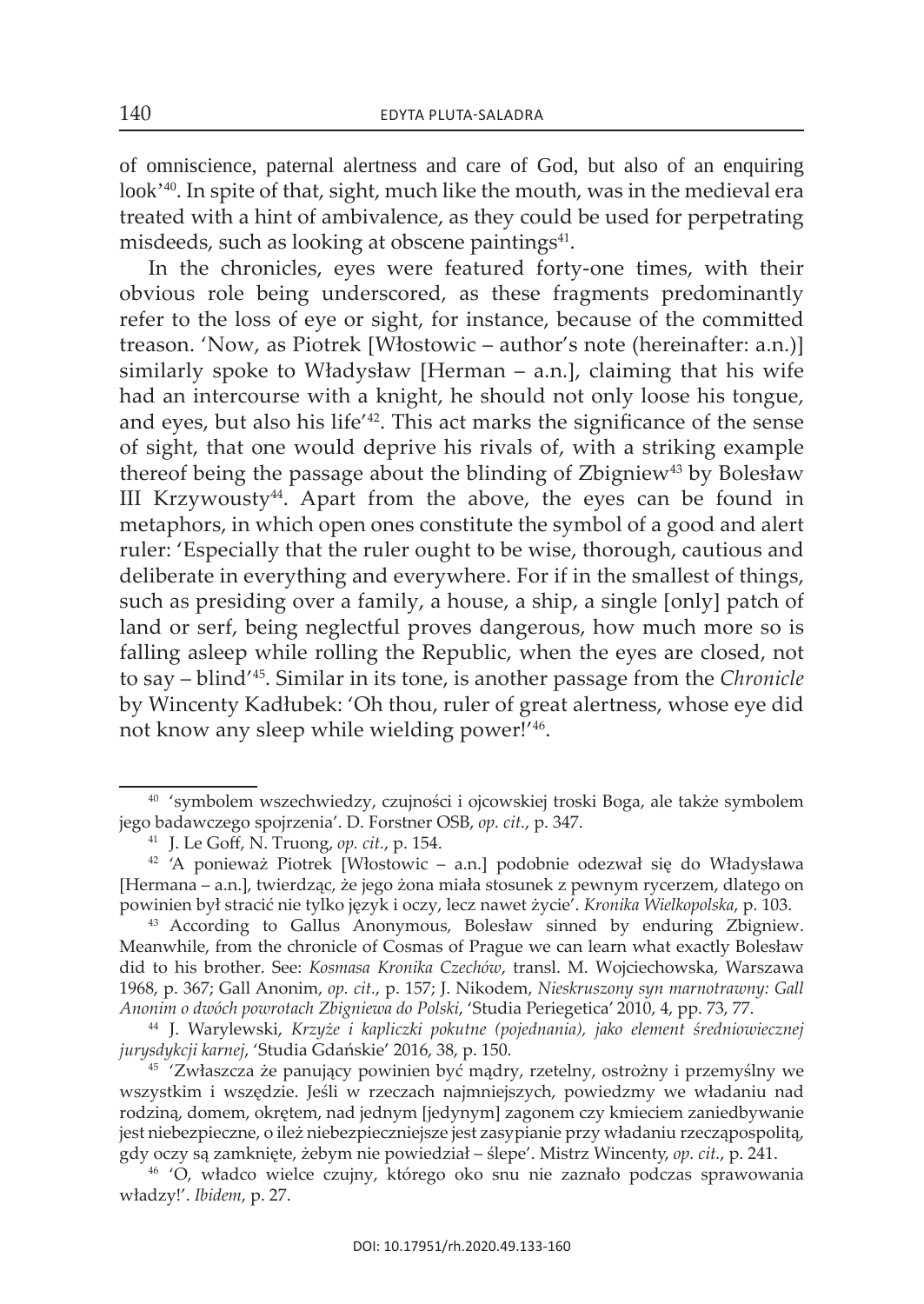the most notable fragment concerning *blindness* is the legend of Mieszko, who was said to have been blind<sup>47</sup> until he turned seven<sup>48</sup>. Gallus anonymous presented the passus both in a literal and a metaphorical sense. scholarspoint out that the chronicler treated this instance of *blindness* as a sign – of having been chosen<sup>49</sup>. 'For in the proper order, God Omnipotent, first returned bodily sight to Mieszko, and subsequently granted him the spiritual [sight], so that through the perception of the visible he could reach the acknowledgement of the invisible, and by the knowledge of the created [things] could have in sight the omnipotence of their Creator<sup>'50</sup>.

on the leaves of the Bible, the ear can be found in the meaning of being heard, as well as with a description of a gesture – of covering one's ears – then understood as the rejection of a given word $51$ . The ear also constitutes 'a spiritual disposition of being open to what is heard, and where the higher will obliges one to do something – to be obedient<sup>'52</sup>. The man is to be open to the word of God, Christ taught: 'Let anyone with ears to hear listen!'. In the Bible, one also comes across 'God's ears', an expression referring to His omniscience and his ability to hear prayers of all people<sup>53</sup>. In the Polish chronicles, the ear appears eight times, it was featured in the work by wincenty kadłubek, and in *Wielkopolska Chronicle*. These citations present natural functions of the ears, *i.e.* hearing, they were phrased in idiomatic expressions: 'Yet when the tiding of the insult committed by his enemies has been heard (lit. has hit – transl. note) the ears of Bolesław [krzywousty – a.n.], having bid farewell to his commensals he seizes his enemies, fights and tramples them, not only does he take back the stolen spoils, but augments it, soon

<sup>47</sup> P. Wiszewski, *Struktura, Fabuła i historia. Wokół opowieści o odzyskaniu wzroku przez Mieszka (Galii Anonymi Cronicae, I, 4)*, 'Biuletyn Polskiej Misji historycznej' 2009, 9, pp. 48– 57; see: J. Banaszkiewicz, *Polskie dzieje bajeczne mistrza Wincentego Kadłubka*, wrocław 2002; idem, *Podanie o Piaście i Popielu: studium porównawcze nad wczesnośredniowiecznymi tradycjami dynastycznymi*, Warszawa 2010.

 $48$  'The man of the Middle Ages was fascinated with numbers, seven – the number of religion – seven gifts of God, seven sacraments, seven deadly sins'. J. Le Goff, *op. cit.*, p. 46.

<sup>49</sup> P. Wiszewski, *op. cit.*, pp. 59–60.

<sup>50</sup> 'w stosownym bowiem porządku Bóg wszechmocny najpierw przywrócił Mieszkowi wzrok cielesny, a następnie udzielił mu [wzroku] duchowego, aby przez poznanie rzeczy widzialnych doszedł do uznania niewidzialnych i by przez znajomość rzeczy [stworzonych] sięgnął wzrokiem do wszechmocy ich stwórcy'. Gall anonim, *op. cit.*, p. 17.

<sup>51</sup> F.M. rosiński, *op. cit.*, pp. 78–79.

<sup>52</sup> 'duchową dyspozycję otwarcia się na to co usłyszane i tam, gdzie do czegoś zobowiązuje wyższa wola, posłuchania tego'. D. Forstner OSB, op. cit., p. 350.

<sup>53</sup> *Ibidem*, p. 351.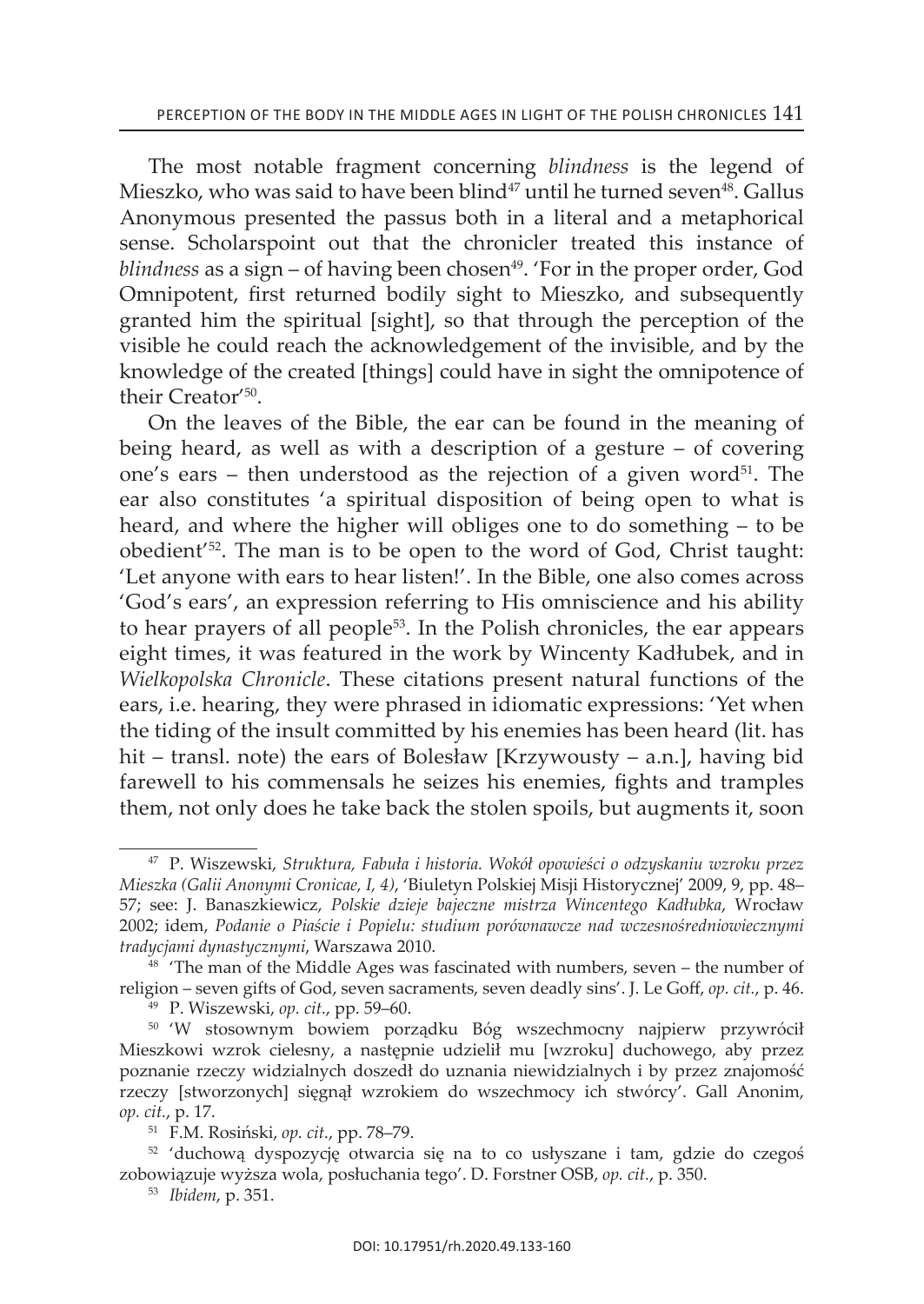he sends three select units of cavalry, to enter Moravia, ruin it with fire and ravage it as enemies do'54.

among the parts of the body most often mentioned in the Bible there is the hand, arm, left and right hand, palm, fist. The hand alone may represent an entire person, offering one's hand is a sign of honesty and readiness to come to someone's aid. God's Hand is the token of His sovereign authority, using it God manifests his might and power<sup>55</sup>. In the medieval symbolism, much like in the Bible, the hand signified protection and command. The best instantiation of it constitutes the motif of God's Hand appearing upon the sky in order to lead His people. God's Hand also symbolises protection and blessing. the motif was present in the representations typical of pre-Romanesque and Romanesque art, both religious and secular. In the early Middle Ages, the hand would stand for presence, omnipotence, justice, as well as God's love and grace. the motif of hand was very popular, as it reflected the doctrine – pervasive at the time – indicating that all authority comes from the Lord. The hand also illustrated the protection and blessing of all actions taken by the monarch<sup>56</sup>. Moreover, the discussed part of the body was very often imaged in the gestures of prayer, during the devotion. like the mouth, hands appear in the symbolic gesture of submission, homage. The vassal would place his palms in the palms of his master in a display of obedience and trust<sup>57</sup>. The ancient symbolic distinction of the right hand was adopted by christianity, as it was associated with man's authority and power, as well as with the procedure of affirming a vow therewith. in the legal realm, raising both hands or placing them on the holy scripture constituted a valid, and concurrently verbal confirmation. Marriage vows were also based on engagement (in Polish lit. 'handing over' – transl. note), with hands held tightly in a symbol of love<sup>58</sup>. Additionally, in the Middle Ages, the hand and arm constituted the basic types of relics, though of a status lower in the hierarchy than the capital head. in spite of that, the unquestionable respect for the hand and arm in relation to other elements of the body can be observed<sup>59</sup>. Its stature is indicated by the fact that persons of high

<sup>54</sup> 'Lecz gdy wieść o wyrządzonej przez wrogów obeldze obiła się o uszy Bolesława [krzywoustego – a.n.], pożegnawszy współbiesiadników dopada wrogów, zwalcza i rozgramia, zabraną zdobycz nie tylko odzyskuje, lecz jeszcze powiększa, i po niedługim czasie wysyła trzy dobrowolne oddziały jazdy, aby wkroczył do Moraw, zniszczył je ogniem i spustoszył zwyczajem nieprzyjacielskim'. *Kronika Wielkopolska*, p. 71.

<sup>55</sup> F.M. rosiński, *op. cit.*, pp. 80–81.

<sup>56</sup> z. Piech, *Ikonografia pieczęci Piastów*, Kraków 1993, pp. 94, 113–114, 140.

<sup>57</sup> J. Le Goff, n. truong, *op. cit.*, p. 142; G. althoff*, op. cit.*, p. 23.

<sup>58</sup> J. hartnell, *op. cit.*, p. 180.

<sup>59</sup> M. starnawska, *op. cit.*, p. 83.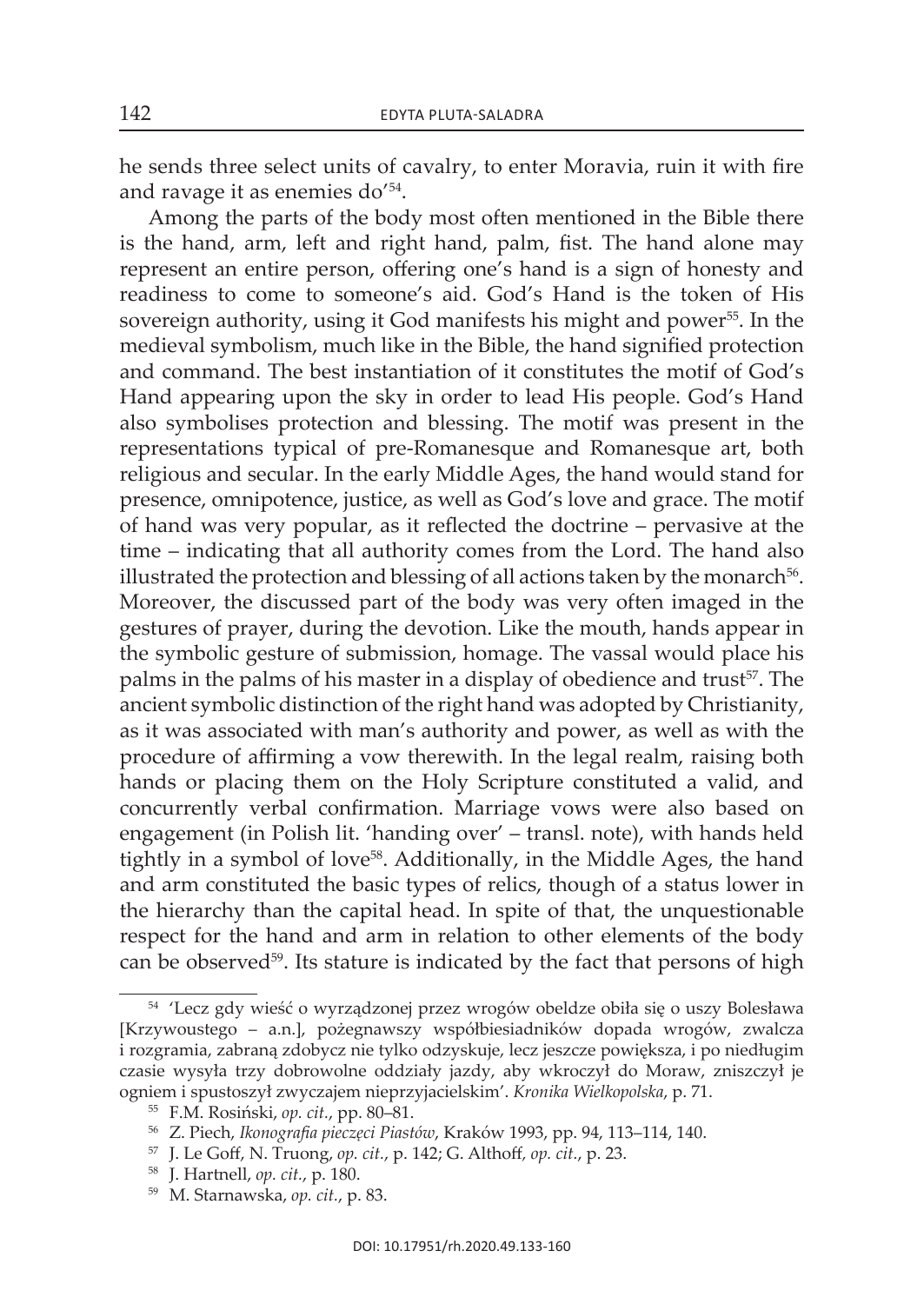social standing were offered such a relic, the purpose of the practice being entering or reinforcing friendship $60$ . The most distinguished instance of such an act is Otto III's donation of the arm of St Adalbert to Bolesław Chrobry during the Congress in Gniezno<sup>61</sup>.

in his work, J. Le Goff classified the hand as part of the ignominious section of the body, a decision stemming from the fact that hands could be used to perpetrate various misdeeds. Between the 5th and eleventh century, manual labour was believed to be an instrument of penance, a consequence of the sin committed by our first parents. Consequently, the Rule of St Benedict came to include the requirement of manual work, as a sort of reparation for the original  $sin^{62}$ . In the analysed chronicles, however, there are no passages directly depreciating manual toil. Only one fragment from the *Chronicle* of wincenty kadłubek speaks of work as punishment $63$ , definitely not providing enough references to ascertain that Polish chronicles illustrate the notion in question. Moreover, starting in 13th century, one can notice a different attitude to work, viewed now in more positive light, as it comes to be endorsed and justified. Hence, manual labour represented in the mentality of medieval people an activity, oscillating between the noble, and the base $64$ .

The hand and the arm can be found in the analysed chronicles for a total of eighty-one times. in the symbolic sphere, the hand evokes a sense of authority, ownership, seizing, and transferring. One may use their hand to punish others: 'Meanwhile, noble king władysław [Herman], though he felt it deeply in his soul, did not want to be the first to raise his hand in punishment'65, to create something: 'it is the work of our hands, and it does not a creator befit, to admire his own creation [...]<sup>166</sup>. The hand would be described using human qualities, meaning that in a sense akin to the Bible, it was identified with the entire human being, as indicated by the descriptive terms such as: 'strong', 'unauthorised', 'generous'. in fifteen instances, the hand was mentioned as the element of the body lost due to being *cut off*, or perceived through its various functions, i.e. *holding things*,

<sup>60</sup> *Ibidem*, p. 84.

<sup>&</sup>lt;sup>61</sup> Gall Anonim, op. cit., p. 20; P. Bogdanowicz, Zjazd gnieźnieński w roku 1000, 'Nasza Przeszłość' 1962, 16, pp. 5–151; W. Graczyk, *Znaczenie Zjazdu Gnieźnieńskiego*, 'notatki Płockie' 2000, 45, 1, pp. 3–6.<br><sup>62</sup> J. Le Goff, N. Truong, *op.cit.*, pp. 7, 53–56.

<sup>63</sup> Mistrz Wincenty, *op. cit.*, pp. 177–178.

<sup>64</sup> J. Le Goff, n. truong, *op. cit.*, pp. 55–56.

<sup>&</sup>lt;sup>65</sup> 'Dostojny zaś król Władysław [Herman], choć ciężko odczuł to w duszy, jednak nie chciał pierwszy wyciągnąć ręki do karania'. *Kronika Wielkopolska*, p. 68.

<sup>66</sup> 'On jest dziełem naszych rąk, nie przystoi zaś twórcy, aby czcił lub uwielbiał swój twór [...]'. Mistrz Wincenty, *op. cit.*, p. 77.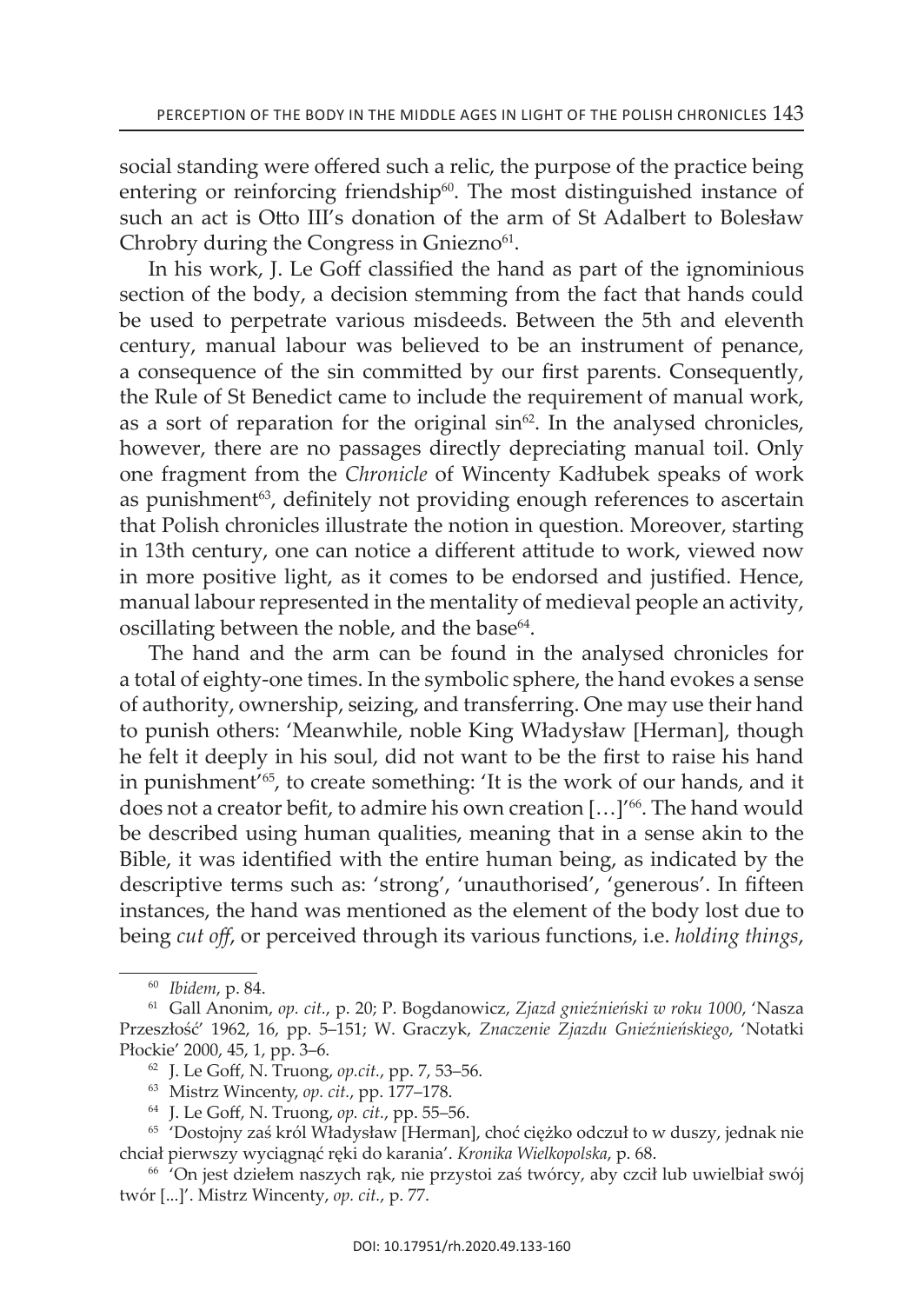*stroking* etc. What emerges from all these passages is either a positive or neutral image of the hand, contradictory to the account presented by J. le Goff; therefore, we cannot classify this limb as unequivocally ignoble, and we attribute to it the status of a filter. The perception of the hand in the chronicles appears in this case to be more similar to that in the Bible than to that described by the French scholars, who ignored the fact that gesticulation and hand gestures played a particularly important role in the medieval religious life<sup>67</sup>.

## the noble section

The heart is an organ that the Bible mentions frequently. It is worth pointing out that the ancient hebrews ascribed to the heart not only biological, but also mental, emotional, decision-making, intellectual and spiritual functions, all understood literally. On such a reading, the heart constituted the inner man, the human depth, the locus of desires, thoughts, dreams, and all decisions. in the Bible, the most prominent role of the heart is that of a venue for religious and ethical life, as well as the source of good and bad intentions<sup>68</sup>. The ancient Greeks seem to have considered the heart to be the first organ emerging during the development of the human foetus in the mother's womb<sup>69</sup>.

During the Middle Ages, the inspiration for perceiving the heart was drawn from the New Testament; thus, it was seen as 'the seat of vital force', the centre for decision processes, moral awareness, unwritten law, encounter with God. Following Aristotle, medieval people would say that the heart is the source of sensations<sup>70</sup>. Already in the 4th century, St Augustine pictured the heart as the seat of 'the inner-man'71. in the 12th century, religious love was propagated alongside secular love, with both these feelings residing in the heart<sup>72</sup>. In order to illustrate how the heart was treated during that period and how the notion thereof was developed, one has to most of all look at the following centuries. For it is towards the end of the 16th century, and

<sup>67</sup> J. hartnell, *op. cit.*, pp. 179–180.

<sup>68</sup> F.M. rosiński, *op. cit.*, pp. 79–80.

<sup>69</sup> J. hartnell, *op. cit.*, pp. 126–127.

<sup>&</sup>lt;sup>70</sup> In his *De anima*, following Plato, Aristotle claimed that the operation of bodily organs was controlled by the governing force of the soul. As opposed to Plato, however, instead of locating it in the brain, Aristotle argued that the sensing soul resides in the heart. *Ibidem*, p. 126.71 J. Le Goff, n. truong, *op. cit.*, pp. 138–139.

<sup>72</sup> *Ibidem*, p. 141.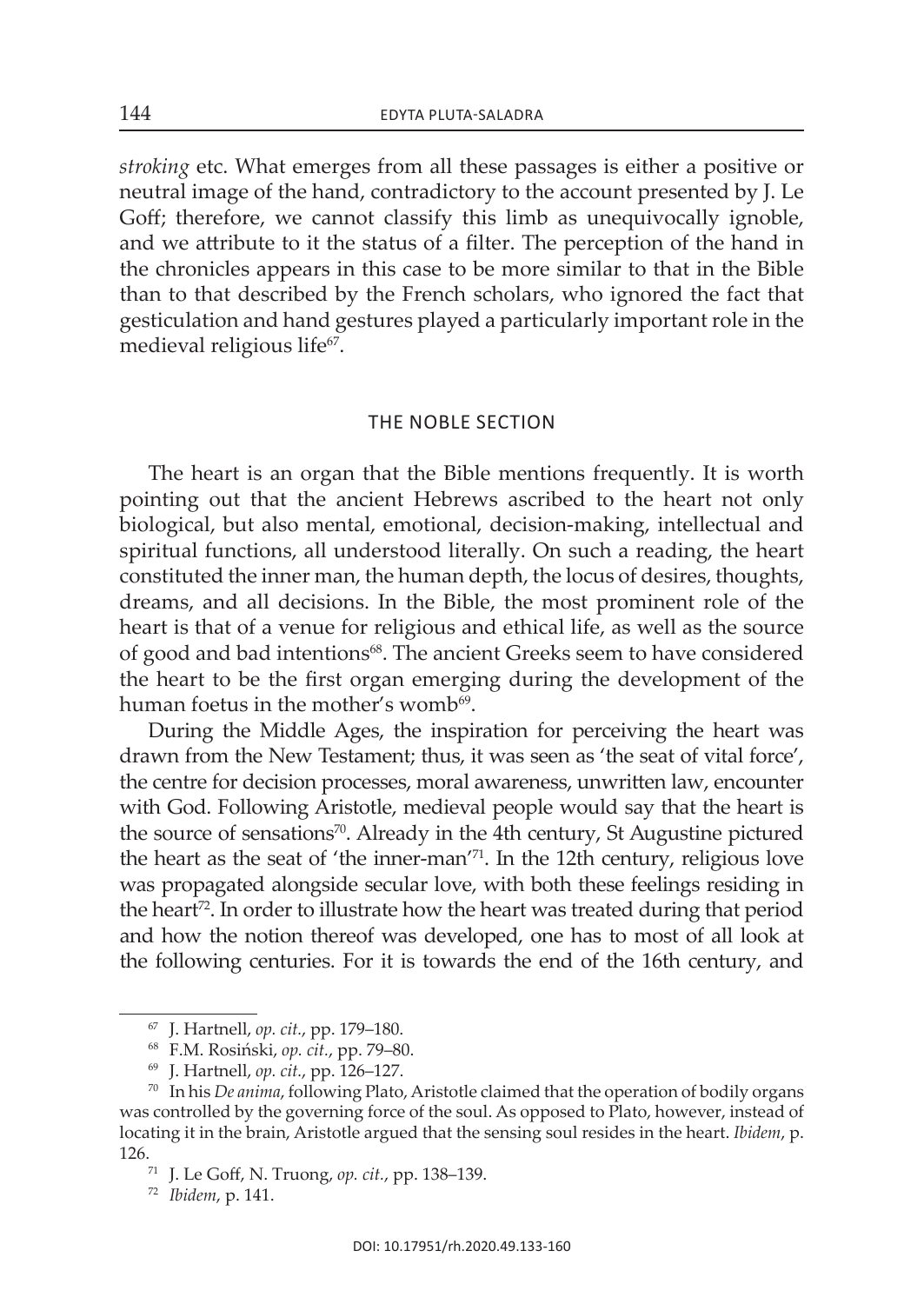particularly in the 17th century that one can notice the birth of the devotion to the Sacred Heart of Jesus, the Baroque version of the mysticism of the heart, with the foundation for it laid by St Bernard of Clairvaux through his worship of 'most tender Heart of Jesus'<sup>73</sup>. It was then that the shift occurred in identifying the pierced side of the crucified Christ, from the right to the left one, i.e. that adjacent to the heart $74$ . The medieval heart was an intelligent organ, even though not much was known about its actual function; it remained at the heart of the world of the Middle Ages. Both in the written and the picture form, it constituted a symbol conveying the lowest emotions and the highest flights of the human religious and romantic life. The heart was simultaneously open, astute, sensual, and spiritual75.

In all four chronicles, the heart appeared for a total of fifty-six times. However, only once was it presented as a neutral part of the body. That passage comes from the *Chronica Polonorum* by wincenty kadłubek: 'Behold, the man is set for the fall of many, and a sword would pierce through your own heart, sieciech'76. Meanwhile, in all remaining instances, the heart is the seat of feelings, emotions, resolutions, and religious sentiments. Therefore, the heart can be filled with the feelings of love: 'so greatly had this deed endeared Mieszko [iii the Old – a.n.] and with such great love inflamed his heart to his brother that, having forgotten all injuries, he enjoyed the warmth of fraternal embrace<sup>'77</sup>; sorrow: 'When he most humbly tried to woo her, but all proved to no avail, with great pain in his heart, he directs himself to the old man surrounded by his many cordial companions'78; bitterness: 'with my eyes [by any means] not dry, with great bitterness in my heart, I will only manage to stutter a little bit, let alone minor details<sup>'79</sup>; joy: 'All these delights were completed by the most amiable jubilation of the revered Prince Casimir [ii the Just – a.n.], that filled everyone's mind and heart brimful with joy'<sup>80</sup>; fear 'It was

<sup>73</sup> *Ibidem*, p. 139.

<sup>74</sup> *Historia ciała,* p. 28; D. Forstner osB, *op. cit.*, pp. 360–361; J. hartnell, *op. cit*., p. 140.

<sup>75</sup> J. hartnell, *op. cit*., p. 143.

<sup>76</sup> 'Oto ten postawiony na upadek wielu, a twoje własne serce, sieciechu, miecz przeszyje'. Mistrz Wincenty, *op. cit.*, p. 91.

 $77$  'Ten postępek tak ujął Mieszka [III Stary – a.n.] i serce zapalił odtąd tak wielką miłości, do brata, że zapomniawszy wszelkich krzywd cieszył się ciepłem braterskich uścisków'. *Ibidem*, p. 225. 78 'Gdy o nią największą pokorą zabiegał, lecz nic osiągnąć nie mógł, z wielkim bólem

serca udaje się do starca w licznym towarzystwie serdecznych przyjaciół'. *Ibidem*, p. 260.

<sup>79</sup> 'z oczyma [bynajmniej] nie suchymi, z wielką goryczą w sercu zdołam wyjąkać ledwie odrobinę, a cóż dopiero szczegóły'. *Ibidem*, p. 145.

<sup>&</sup>lt;sup>80</sup> 'Do tych wszystkich rozkoszy dołączyła się nader miła wesołość najdostojniejszego księcia kazimierza [ii sprawiedliwy – a.n.], która umysł i serce wszystkich błogo przepełniła radością'. *Kronika Wielkopolska*, p. 125.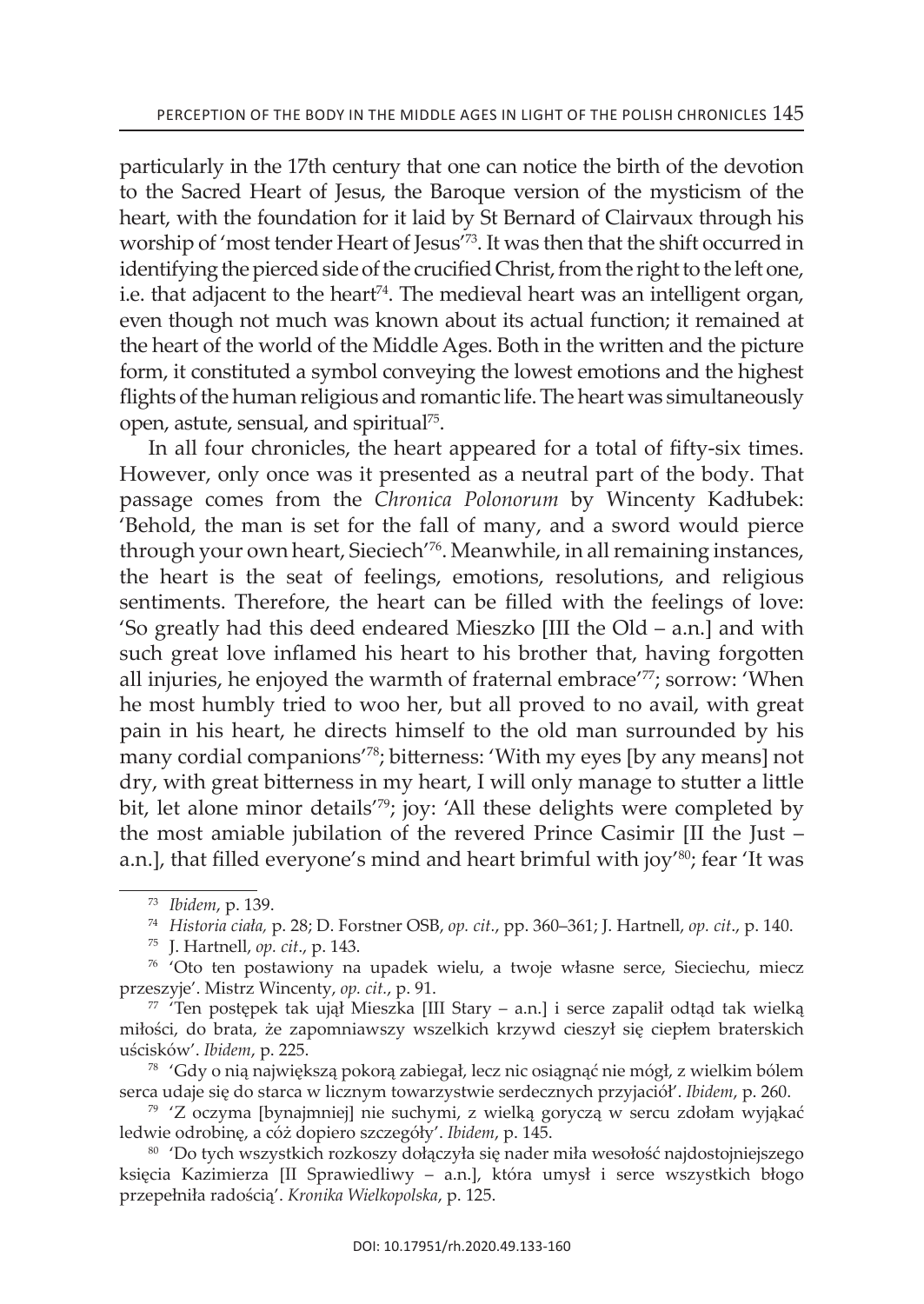reported that when Bolesław [Prince of Greater Poland – a.n.] assaulted Casimir [Prince of kujawy, łeczyca, and sieradz – a.n.] and his troops, such great fear took possession of their hearts that they thought all trees were Bolesław's soldiers, and terrified of it, they resorted to escape<sup>'81</sup>. The heart may conceal true thoughts and feelings: 'In and of themselves the words seemed rather honest and conciliatory; still, he may have had one thing ready on his tongue, and something else hidden in his heart<sup>'82</sup>. There is a single passage, in which the heart is regarded as the seat of religious sentiments: 'However, neither could sword of sermon tear their hearts away from paganism, nor the sword of destruction could entirely eradicate this brood of vipers'<sup>83</sup>. The epithets used about the heart point to its mental and emotional functions, for it is presented as being 'zealous', 'obstinate', 'parched', or 'most timid'. As can be inferred from the examples, the heart above all functioned within the mental and emotional sphere.

In the Bible, the head is treated as the dominant element of the body, another symbol and image of the whole person $84$ . For most peoples it was considered to be the part of the body with presiding role, the seat of vital energies, soul, and most of all – the brain. Bearing in mind this conviction, one may find it less challenging to comprehend the motivation behind head-hunts, which were intended as a means of total annihilation of a foreigner or an enemy, and of appropriation through that act of their personality and power. One should also regard in this context the medieval instrument of social control – beheading<sup>85</sup>.

The chronicles speak of the head sixty-eight times, on thirty-one instances as a neutral element of the body, without any apparent symbolic or metaphorical value. in these passages, the head may be chopped off, lost, or adorned. Meanwhile, in the other citations, the head appears as a metaphor, a feature to be discussed later in the article. it should be added that the descriptive terms used about the head employed in the chronicles are testament to the fact that the head symbolises the entire person: 'gray head', 'innocent head', 'terrifying head', 'tireless head'.

<sup>81</sup> 'Podają, że gdy Bolesław [książę wielkopolski – a.n.] napadł na kazimierza [książę kujaw, łęczyccy i sieradza – a.n.] i jego wojsko, tak wielki strach opanował ich serca, że myśleli, iż wszystkie drzewa stanowią wojsko Bolesława i tak tym wystraszeni, szukali ratunku w ucieczce'. *Ibidem*, p. 266.

<sup>&</sup>lt;sup>82</sup> 'Słowa same przez się brzmiały dość szczerze i pojednawczo, lecz być może co innego na języku miał w pogotowiu, a co innego kryło się zamknięte w sercu'. Gall anonim, *op. cit.*, p. 155.

<sup>83 &#</sup>x27;Jednakże ani mieczem nauczania nie dało się serc ich oderwać od pogaństwa, ani mieczem zniszczenia nie można było tego pokolenia żmij zupełnie wytępić'. *Ibidem*, p. 9. 84 F.M. rosiński, *op. cit.*, p. 76.

<sup>85</sup> J. hartnell, *op. cit.*, p. 41.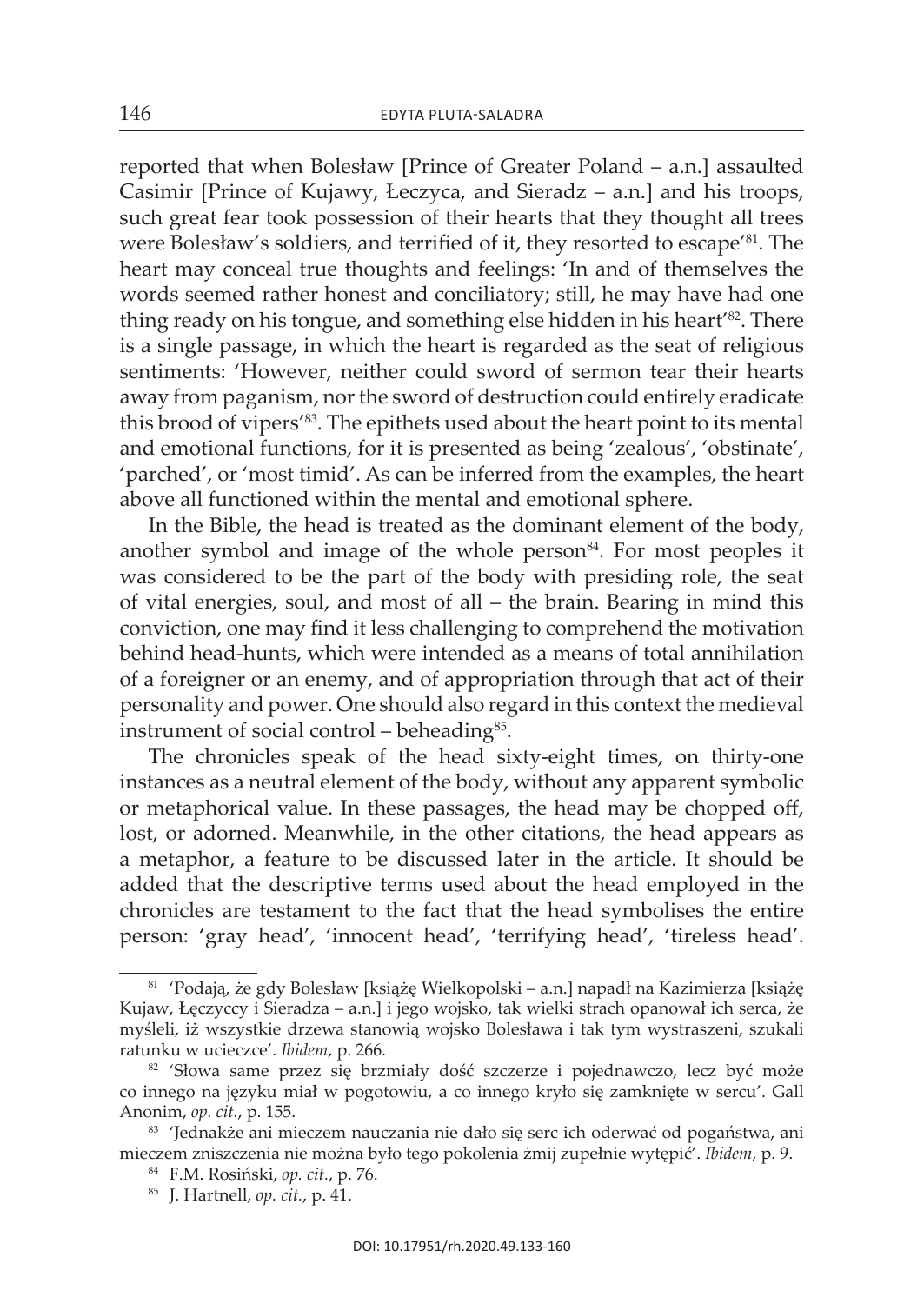the greatest number of mentions of the head can be found in the *Chronicle*  of wincenty kadłubek, in which the metaphoric use gains in prominence.

## the ignoble section

since antiquity, stomach had played the leading role, with the other members seen as subordinate to it. it was believed to transform nutrition into blood to supply the whole organism with  $it^{86}$ . Now, in the Middle Ages, stomach was dethroned and associated with the lower parts of the body; thus becoming identified as the locus of debauchery and lust<sup>87</sup>. Furthermore, *gula* – the sin of gluttony, naturally connected with stomach, used to be perceived in the 5th and the 6th century as the cause of all other transgressions and sins. The attitude to *gula* relented over time, as can be observed in the opinions of Thomas Aquinas, according to whom gluttony was one of the less significant cardinal sins. it should be remembered that 'the sin of gluttony was not treated lightly in the theological writings of the period. it was commonly associated with the transgression committed by Adam and Eve, and hence particularly steeped in odium. We may also find representations of *gula* and *luxuria* as two daughters of the devil. At the time, the theologians never doubted that in order to receive God's grace one had to fast<sup>'88</sup>. There are no mentions of stomach in the Polish chronicles.

Genitals are inexorably associated with the basic objective of a medieval marriage, that is with procreation<sup>89</sup>, any disfunction in that regard could lead to the annulment of marriage<sup>90</sup>. Moreover, during the discussed period, male reproductive organs were treated in a special way, as they were attributed medicinal properties. Consequently, the pudenda market blossomed, and there were even acts of thievery of private parts from under the gallows $91$ . In the Middle Ages, male genitals function within the social reality – independently, as a representation of male body, endowed both with mobility and its own will: 'a jilted lady

<sup>&</sup>lt;sup>86</sup> J. Le Goff, N. Truong, op. cit., p. 138.

<sup>87</sup> *Ibidem*, p. 141.

<sup>88</sup> e. wółkiewicz, *op. cit.*, pp. 512–513.

<sup>89</sup> M. Ozorowski, Cele małżeństwa w nauczaniu teologów średniowiecza, 'Studia Teologiczne' 2002, 20, pp. 87–89; M. Pogorzelska, *Cele małżeństwa w doktrynie i w prawie kanonicznym*, 'studia teologiczne nawróćcie się i wierzcie w ewangelię' 2014, 32, pp. 424–425.

<sup>90</sup> M. Biniaś-szkopek, *Małżeńska przeszkoda impotencji i oziębłości płciowej w świetle akt poznańskiego konsystorza z XV wieku*, 'Kwartalnik historyczny' 2019, 126, 2, pp. 253–281.

<sup>&</sup>lt;sup>91</sup> T. Grabarczyk, Na gardle karanie. Kara śmierci w średniowiecznej Polsce, Warszawa 2008, p. 101.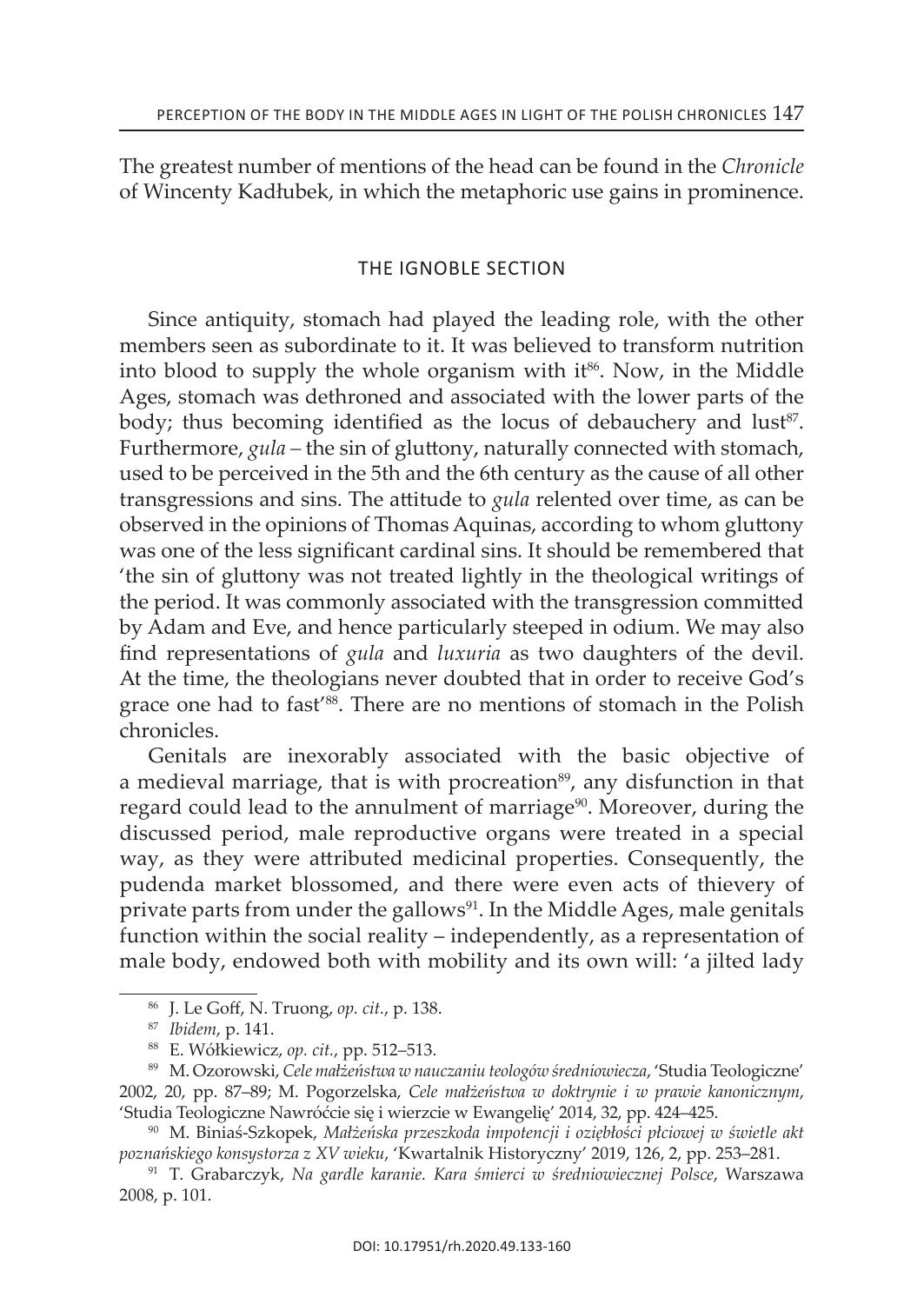persuades her inconstant lover to cut off his penis, because it allegedly scares the ladies. He does so and is miraculously healed with a special cream, but then he is beaten and chased out of town by the women and finally dies after thirty-four yeas as hermit. Meanwhile, the penis, having been hidden in a nunnery, is also very unhappy on his own in his cold and drafty hiding place under the stairs and decides to offer himself up to the nuns leaving the morning service. But rather than killing him, as he had hoped, the nuns delighted to see him, and each wants to keep him for herself. They resort staging a tournament with the pens as a prize, but this descends into an undignified scramble for the penis. At the end, the penis is stealthily carrying away into an uncertain future, while order is restored in the nunnery'92.

In the chronicles, reproductive organs were brought up three times, and the mentions refer to the biological function thereof; they are presented, for instance, in the circumstance of being forcibly removed: 'it was also said that the Czechs seized him [Mieszko  $II^{93}$  – a.n.] treacherously during a rally, and bound his genitalia in such a way, that he could no longer beget [offspring], because king Bolesław, his father, had injured them in a similar manner, having blinded their Prince, and his own uncle'94. 'Now, this Pannonian<sup>95</sup>, the son of perfidious treachery, he deprived of both eyes, and having cut his tongue, injured him further by removing his reproductive organs, lest another, even worse transgressor is born of that viper's seamen and of [such a] traitor'96. Meanwhile, in the chronicle by Jan of Czarnków, we can read that '[…] Mikołaj, known as kórnik, the Bishop of Poznań, after a long and serious illness, lived his last day in Ciążeń, the estate belonging to his church. For over two years, he had suffered from the cancerous disease of his private parts, which, however – in spite of the doctors' interdiction – did not stop him from frolicking with girls, until,

<sup>&</sup>lt;sup>92</sup> S. Riches, B. Bildhauer, *op. cit.*, p. 186.

<sup>93</sup> According to Błażej Śliwiński, it was Bezprym who suffered castration. B. Śliwiński, *Bezprym pierworodny syn pierwszego króla Polski (986-zima/wiosna 1032)*, Kraków 2014, pp. 129–141.

<sup>94</sup> 'Opowiadają też, że Czesi schwytali go [Mieszka ii – a.n.] zdradziecko na wiecu i rzemieniami skrepowali mu genitalia tak, że nie mógł już płodzi [potomstwa], za to, że król Bolesław, jego ojciec podobna im wyrządził krzywdę, oślepiwszy ich księcia, a swego wuja'. Gall anonim, *op. cit.*, p. 40.

<sup>&</sup>lt;sup>95</sup> The son of Włodar, desiring to take revenge on Bolesław III Krzywousty, paid off an inhabitant of Pannonia. The latter impersonated an exile, claiming the main reason for his escape to have been the death sentence against him, pronounced as a result of his support for the Poles and willingness to thwart ambushes against them. *Kronika Wielkopolska*, p. 91.

<sup>96</sup> 'Owego zaś Panończyka, syna wiarołomnej zdrady, pozbawia obu oczu i po odcięciu języka upośledza go przez usunięcie narządów rodnych, aby z nasienia żmii i z [takiego] zdrajcy nie urodził się jeszcze zgubniejszy wiarołomca'. *Ibidem*, p. 96.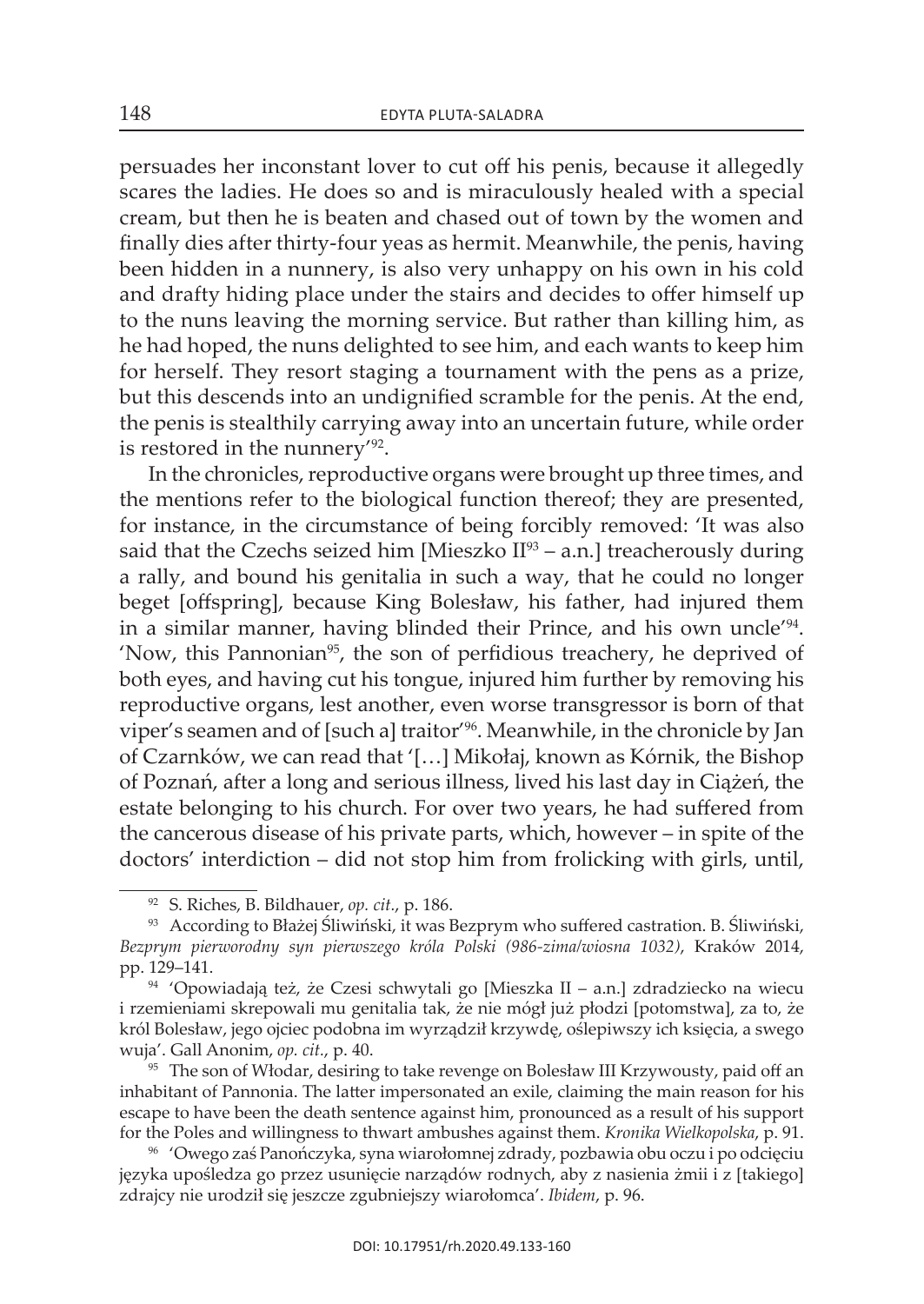at last, he went down shaking with the quartan fever, that was to not leave him until the end'97.

## Metaphorical taKe

The notion of the mystical body of Christ as the Church was a typical notion for the Middle Ages, though it should be noted that it was not of biblical origin. Initially, it was applied in liturgical and sacramental sense; however, over time its character shifted to the sociological. Until the 12th century, the term *corpus Christi mysticum* was used in the discourse on real presence of Christ in the Eucharist. Subsequently, after 1150, the term came to be used in relation to ecclesia. it was only sanctioned by an official approval of Pope Boniface VIII<sup>98</sup>. According to his interpretation, at the helm of the body, i.e. the community of *corpus mysticum Christi*, there was the head – Christ, whereas the visible head was Christ's Vicar on Earth, the Bishop of Rome<sup>99</sup>.

we find bodily metaphors in the famous chapters of the *Policraticus*  by John of Salisbury (where the Prince represented the head, the Senate – heart, and peasants – feet), and also in the writings of Isaac of Stella, who saw christ as the head of the *corpus mysticum* and interpreted the members as archbishops, bishops, and other Church hierarchs. Not only the body of christ was used as a metaphor: the 13th century cistercian textbook '*die Heilige Regel*' was divided into chapters corresponding to the parts of the body of the Virgin Mary<sup>100</sup>. In the 13th century, such 'anthropomorphic' metaphors constituted a stable model<sup>101</sup>, and it was transferred to the realm of the secular, adapted to the community of the state. According to ernst Kantorowicz, the term *corpus reipublicae mysticum* was used halfway through the 13th century by Vincent of Beauvais. Whereas Antonius of rosellis, a late medieval jurist, distinguished five different *corpora mystica*

<sup>97</sup> '[…] Mikołaj zwany kórnik, biskup poznański, po długiej i ciężkiej chorobie zakończył dzień ostatni w Ciążeniu, majętności swojego kościoła. w ciągu więcej niż dwóch lat cierpiał on na chorobę raka w częściach płciowych, to go jednak, pomimo zakazu lekarzy, nie powstrzymywało od spółkowania z dziewczętami, aż, póki nie zaczęła go dobrze trząść febra czwartaczka, która już go odtąd nie porzuciła'. *Kronika Jana z Czarnkowa*, p. 102.

<sup>98</sup> l. chmielewska*, Johannes Althusius: pierwszy teoretyk federalizmu*, 'Doctrina. studia społeczno-polityczne' 2012, 9, p. 26.

<sup>99</sup> e.h. Kantorowicz, *Dwa Ciała Króla. Studium ze średniowiecznej teologii politycznej*, transl. M. Michalski, A. Krawiec, ed. J. Strzelczyk, Warszawa 2007, pp. 158-160.

<sup>&</sup>lt;sup>100</sup> S. Riches, B. Bildhauer, *op. cit.*, pp. 200-201.

<sup>101</sup> e.h. Kantorowicz, *Dwa Ciała Króla*, p. 162.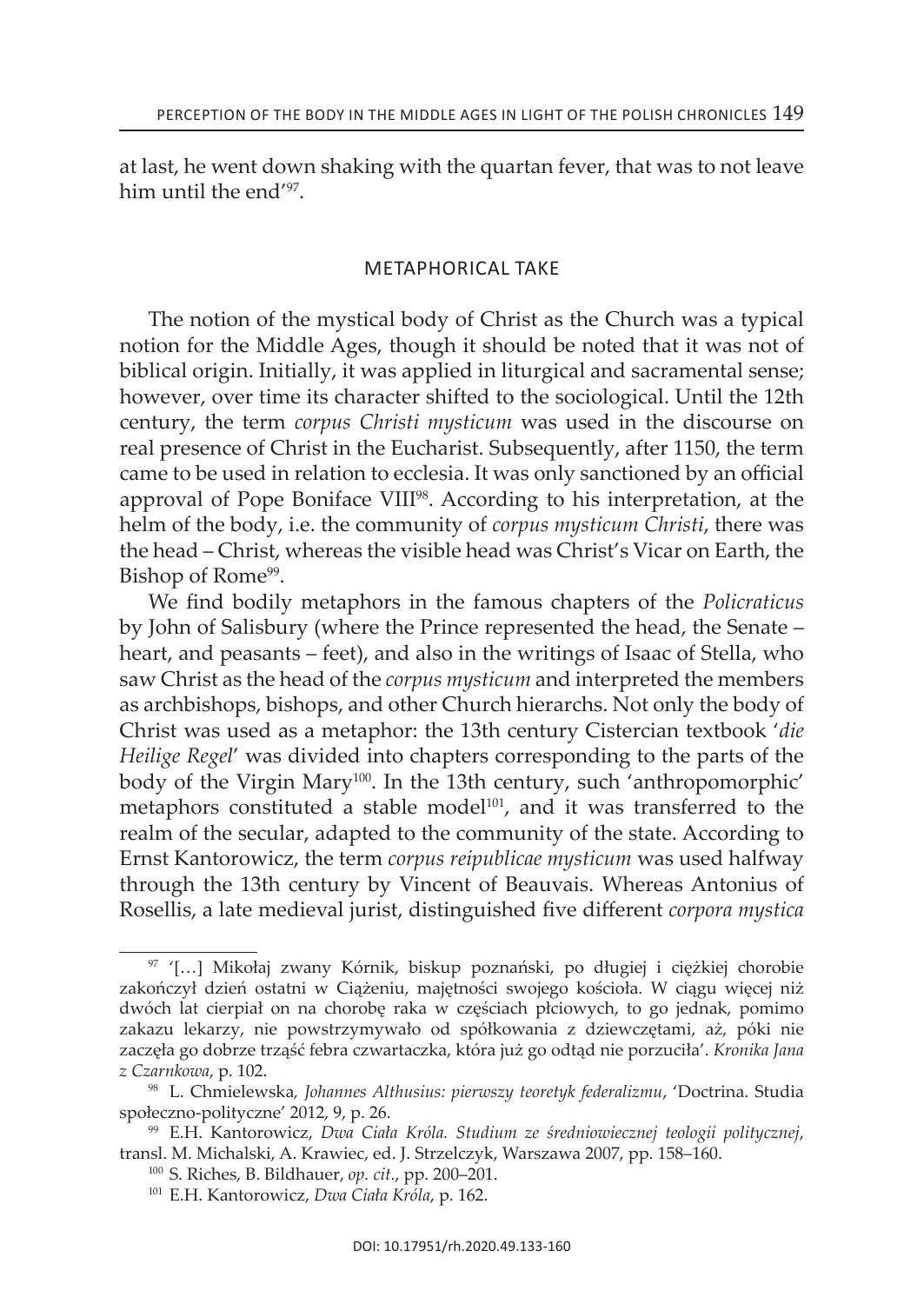for 'a village, town, province, kingdom, and the world'. This notion took hold and came to be commonly used by laymen, consequently losing its complex and originally liturgical meaning<sup>102</sup>. Within this social metaphor, the body would also represent the family, for instance in the *Sachsenspiegel* we discover a description of the family as a body, in this concept headed by man and women, with the kids constituting arms, and grandchildren  $-$  elbows<sup>103</sup>.

In the chronicles, we can find references to such political metaphors. these literary devices include the application of the *head*. the latter plays the role of the ruler, the leader, the person, or thing in presiding position. one example of that could be the passage in *Wielkopolska Chronicle*, presenting an older, experienced and life-wise man as a 'grey head', serving as a supervisor to lead the younger man: 'For a grey head does not a suckling's cheek befit, and a child's play it is for infantile recklessness to rule over the prudent, because the wiseman says: Woe to the country, whose King is a child'<sup>104</sup>. The chronicles also feature passages evoking the supervisory role of the head as the ruler that appears surrounded by its subjects – other body parts: 'at last, he calls the mighty of krakow district to come to their senses, and not support themselves on a reed cane, but command lestek to give up the throne and once again recognise him as the Prince; they should not distance themselves from him as their rightful head if they are his legitimate members, for it is not befitting for them to be parted with their single unity<sup>'105</sup>. Head metaphors were also used in legitimisation of conquering other settlements: 'indeed, he took over some of the settlements owned by his sons, that is, wiślica and three others, claiming that they belong to Krakow province and that one

<sup>105</sup> 'Wreszcie wzywa do możnych dzielnicy krakowskiej, aby się opamiętali, aby nie wspierali się na trzcinowej lasce, aby Lestkowi kazali ustąpić z tronu, a jego ponownie uznali za księcia; niech nie odłączają się od niego jako prawowitej głowy, jeżeli są prawowitymi członkami, gdyż niestosownie jest odstawać od swojej całości'. Mistrz Wincenty, *op. cit.*, p. 244.

<sup>102</sup> *Ibidem*, pp. 168–170.

<sup>&</sup>lt;sup>103</sup> S. Riches, B. Bildhauer, op. cit., pp. 200-201.

<sup>&</sup>lt;sup>104</sup> 'Albowiem siwej głowie nie przystoi lico niedorostka, a i wręcz dzieciństwem jest, aby roztropnymi rządziła dziecięca nieroztropność, ponieważ mędrzec mówi: Biada krajowi, którego królem jest dziecię'. Mistrz Wincenty, *op. cit.*, p. 241. in the *Wielkopolska Chronicle*, a similar sentence is cited, following kadłubek. 'nie przystoi bowiem, aby nad siwą głową panował młokos, a nawet bardzo to dziecinne jest, żeby roztropnym mężom rozkazywała chłopięca nieroztropność, gdyż mędrzec mówi: Biada ziemi, której król jest dziecieciem!' ['It is unbecoming that a milksop rules over a great head, and it is also greatly childish that prudent men be governed by boyish imprudence, because the wisemen says: Woe to the land, whose King is a child!']. *Kronika Wielkopolska*, pp. 126–127.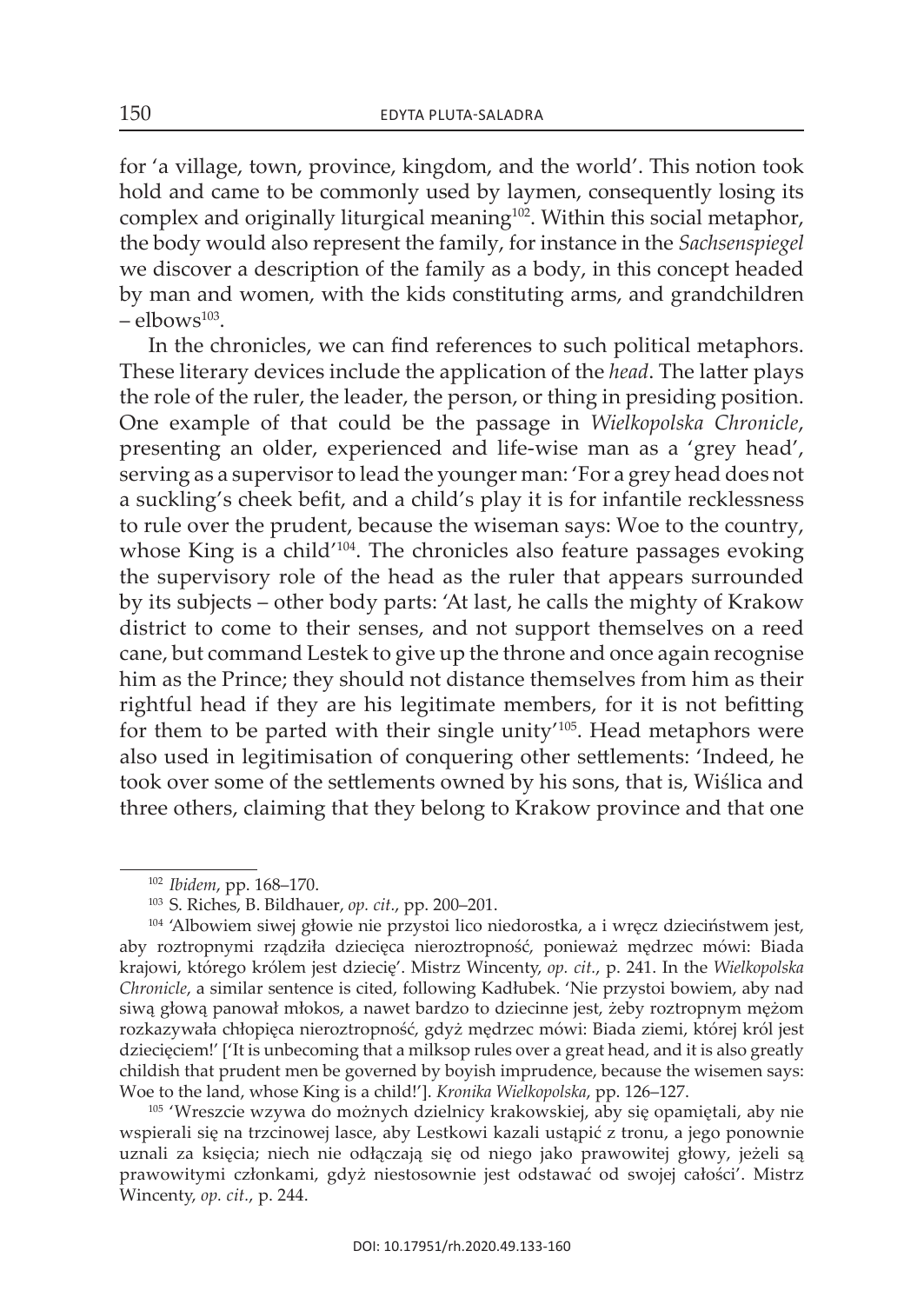should not separate parts of the body from their head'<sup>106</sup>. There are also similes in which the head represents the Prince, whereas the other limbs – clerks: 'what is more, [these clerks], as if conspiring against their own life, as if conspiring towards the Prince's perdition, increase oppression by injuries, multiply injuries by oppression. That circumstance was the reason of their unflinching hatred towards the Prince. For the madness of the head brings woe upon the other body members, whereas the error of the members reaches the head: who does not counteract the evil when able to, appears to acquiesce to everything'107. in one of the fragments, the head was used to symbolise the archbishop of Gniezno, Marcin: 'Pomeranians would very often set snares to capture him, willing to poison or strangle, or in any other way assassinate him, either because he forbade them to perform their blasphemous rituals, or because he required them to pay tithe and submit the *primitiae*, or [lastly], by removing him to cut off the kingdom's and concurrently the wisdom's head'108.

John salisbury's political metaphor also featured eyes, ears, and the mouth – serving as advisors to the head in making decisions, aimed mainly to keep the body safe; these parts of the body represented Prince's assistants. it was the duty of the heart, an equivalent of the senate, to keep the proper operation of the body; stomach in this political organism was referred to the economy and financial matters, its duty being feeding other members. Hands and palms fulfil the desires of the body, being the metaphor of soldiers obeying the State's commands. The body is held upright by legs and feet, the counterparts of peasants<sup>109</sup>. We do not find metaphors of this kind in the Polish chronicles. Even the mentions of these parts of the body on the leaves of the histories are scarce, as the ear and the foot appear merely eight times each, whereas stomach is not introduced at

<sup>106</sup> 'Owszem, zajął nawet niektóre grody synowców, mianowicie wiślicę i trzy inne, twierdząc, że należą do prowincji krakowskiej i że nie powinno się było oddzielać członków od głowy'. *Ibidem*, p. 260.

<sup>107</sup> 'Co więcej, [owi urzędnicy], jak gdyby sprzysięgli się przeciw własnemu życiu, jak gdyby w dostatku spiskowali na zgubę księcia, ucisk zwiększają przez krzywdy, mnożą krzywdy przez ucisk. ta okoliczność była powodem nieubłaganej nienawiści do księcia. albowiem za szaleństwo głowy często pokutują członki, a błąd członków niekiedy odbija się na głowie: kto mogąc zapobiec złu, nie zapobiega, zda się godzić na wszystko'. *Ibidem*, pp. 183–184.

<sup>108</sup> 'Pomorzanie bardzo często zastawiali sidła na niego, chcąc to go otruć, to udusić lub jakimkolwiek sposobem zgładzić, i to bądź dlatego, że zabraniał im bałwochwalczych obrzędów, bądź dlatego, że wymagał od nich dziesięcin i pierwszych plonów, bądź [wreszcie], aby przez sprzątniecie go uciąć głowę królestwa zarazem i rady'. *Ibidem*, p. 124.

<sup>109</sup> John of salisbury, *Policraticus. Of the Frivolities of Courtiers and the Footprints of Philosophers, transl. C. Nederman, Cambridge 1991, V. 2.*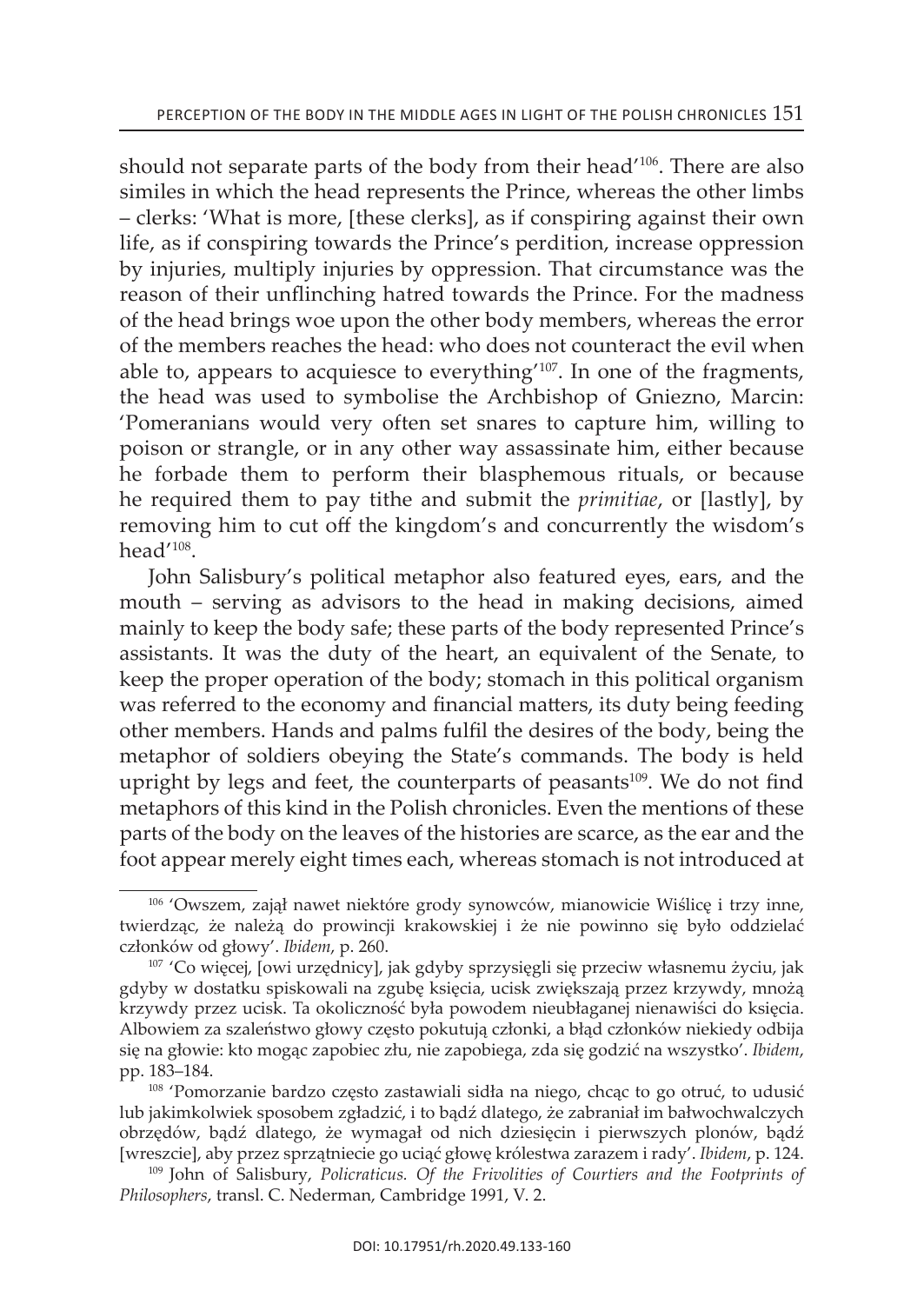all. and though hand has sixty-nine mentions, while tongue – twenty-five, the references to the political metaphor are simply not there, it only being recorded in relation to the *head*.

Attempting to summarise this analysis of the four chronicles, one must conclude that the number of passages pertaining to the body parts, whether symbolic, metaphorical, or natural, proves not to be substantial. The total amount of occurrences of body parts in the chronicles amounted to 297, with the greatest number of those in the *Chronica Polonorum* by Master Wincenty Kadłubek, then in the *Wielkopolska Chronicle*, in Gallus Annonymous' work, and the least in the chronicle by Jan of Czarnków. the actual number of references to the body must have been largely influenced by the style used in these chronicles. Therefore, it is worth pointing out at this juncture that the text of the extant text of the chronicle by Jan of Czarnków appears to be incomplete<sup>110</sup>. This could, in a way, explain the scarce number of indications of body parts in the work by Author from Czarnków. The style of Wincenty kadłubek's chronicle has been acknowledged as ornamental, filled with allegories and personifications, a fact that is reflected not only in the plurality of references to parts of the body, but also in the application of 'organic' metaphors. Meanwhile, according to Teresa Michałowska, Gallus Anonymous in his narrative comes off as more factual, restrained, and acute<sup>111</sup>.

Medieval chroniclers, as indicated also by other scholars, never particularly focused on the descriptions of the physical appearance of their characters<sup>112</sup>. Obviously, that does not mean that we do not find any of those, say, in the cited passage presenting casimir ii the Just, where – admittedly – kadłubek remarks that 'one ought not to focus on the external qualities of his body'113, but nevertheless continues: 'which by their very charm as if the rays of light bewitch the eyes of the onlookers. Extraordinarily noble [is] the sophistication of [his] figure, both of the facial features, and the slender constitution of his body, slightly taller than men of average height. His gaze appealing, marked by a kind of reverent dignity'<sup>114</sup>. One should note, following Teresa Michałowska, that

<sup>110</sup> J. Wyrozumski, *Horyzont polityczny Janka z Czarnkowa*, 'studia Źródłoznawcze' 1990, 32–33, p. 57; C.k. Święcki, *Szkic o życiu i twórczości Janka z Czarnkowa*, 'notatki Płockie' 2008, 2 (215), p. 17.

<sup>&</sup>lt;sup>111</sup> T. Michałowska, Średniowiecze, Warszawa 1996, p. 138.

<sup>112</sup> e. wółkiewicz, *op. cit.*, p. 496.

<sup>113</sup> 'nie wypada zajmować się zewnętrznymi przymiotami jego ciała'.

<sup>114</sup> 'które już same wdziękiem swoim niby promieniami słonica [oczy] patrzących czarują. Nadzwyczaj szlachetna [jest] wytworność tak [jego] postaci, jak rysów twarzy oraz sama wysmukła budowa ciała, nieco przerastająca ludzi średniego wzrostu. spojrzenie jego ujmujące, nacechowane jednak jakąś pełną szacunku godnością'. Mistrz Wincenty, *op. cit.*, p. 185.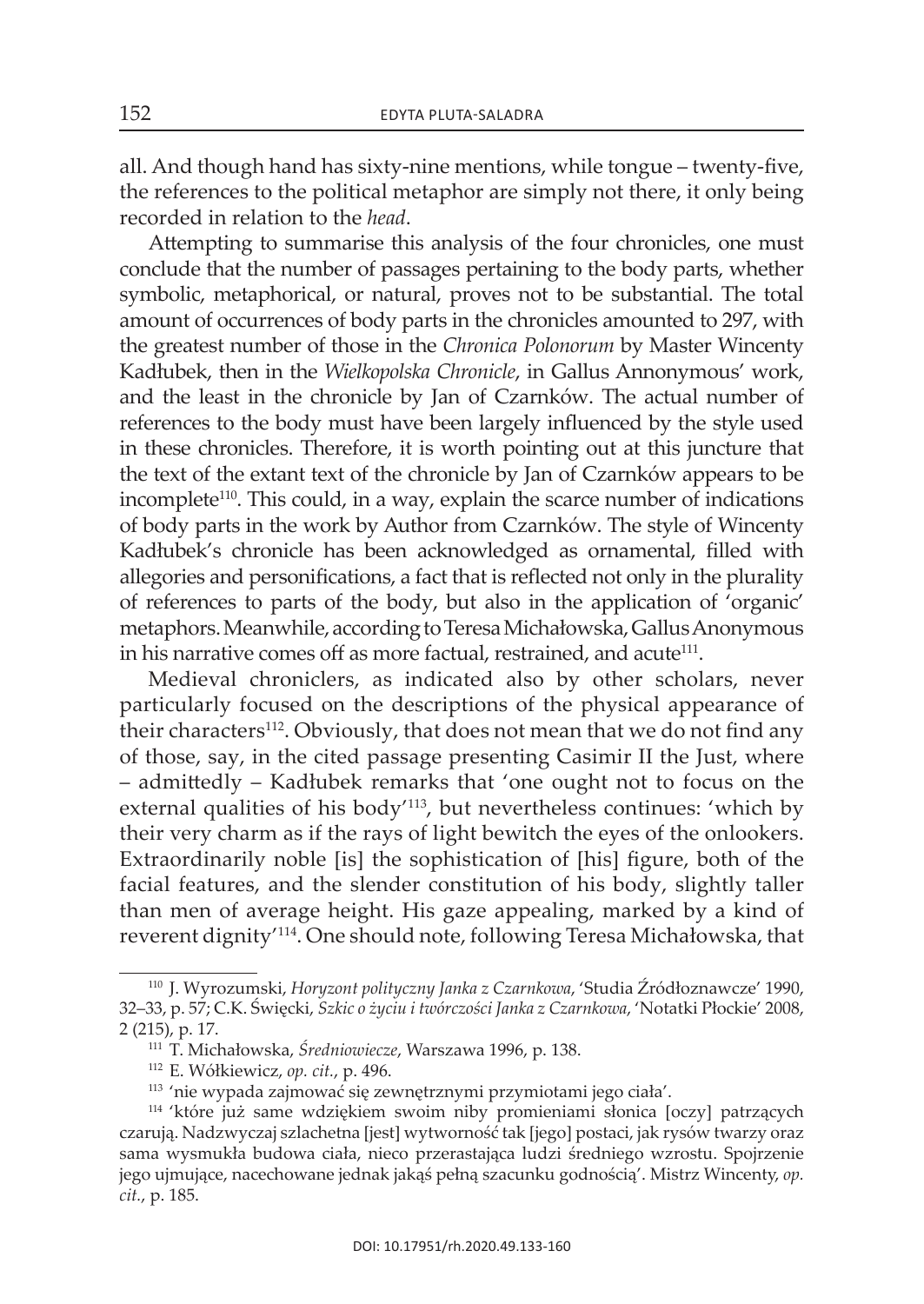Wincenty Kadłubek was a political ally and a praise-singer of Casimir II; hence, he spared no efforts to present the ruler in the best possible way, both in terms of bodily endowments, and his governance<sup>115</sup>. However, it proves rather difficult to imagine the appearance of the ruler on the basis of the description provided by kadłubek. Jan of Czarnków spoke of kaziek słubski in the following manner: 'He was of frail composition, and though violent and fickle, still rather lively and willing to be involved in action'116. in Jan's chronicle, there are two other accounts of – in that instance female – appearance: 'after the demise of his first wife, Siemowit took another, the daughter of Władysław, Prince of Ziębice, from the court of Charles IV, King of Czechia and Holy Roman Emperor, a woman of extremely beautiful countenance and attractive physique, who he begot three sons with<sup>'117</sup>. In the chapter narrating the death of zawisza, Bishop of Krakow, Jan writes than 'People say that he once noticed in a village belonging to his church, a beauty-faced daughter of a pauper and desired her, but the pauper, her father, being an honest man, did not consent to the disgrace, and hid with her behind a grain barrack lest she be raped<sup>'118</sup>. However, these accounts are very general, lacking in details and references to the body.

the reason for such 'disembodiment' could be seen in the binding literary, rhetorical, and poetic standards, which pertained most of all to the manner of constructing characters, the sphere of style and language, and the guidelines for presenting the events in an orderly fashion<sup>119</sup>. As a result, the depiction of rulers was based on a few fundamental guidelines; first of those being that when describing sovereigns, it was not the physical appearance but the character traits that the authors focused on. When referring to matters related to the body, they indicated its proportion, harmony, paying particular attention to the height, driven by the principle that a ruler should be taller than average men. Application of most of these principles can be discovered in the above passage about casimir ii the

<sup>115</sup> t. Michałowska, *op. cit.*, pp. 136–137.

<sup>116</sup> 'Był ciała wątłego, a chociaż gwałtowny i niestały, mimo to pełen życia i łatwo dający się do działania porywać'. *Kronika Jana z Czarnkowa*, p. 69.

<sup>117</sup> 'Po śmierci swej pierwszej żony pojął siemowit drugą, córkę władysława, księcia ziembickiego, z dworu karola, króla czeskiego i cesarza rzymskiego, niewiastę nader pięknego oblicza i powabnego ciała, z której spłodził trzech synów'. *Ibidem*, p. 83.

<sup>118</sup> 'Opowiadają bowiem, że raz ujrzał w jakiejś wsi, do jego kościoła należącej, pewną pięknego lica córkę jakiegoś biedaka i zapragnął jej, lecz biedak, ojciec jej, będąc uczciwym człowiekiem, nie zgodził się na hańbę, a bojąc się gwałtu na córce, ukrył się z nią na bróg zboża'. *Ibidem*, p. 101. a. teterycz-Puzio, *Kobieta w świetle wybranych środkowoeuropejskich*  źródeł narracyjnych z XI–XIV wieku, 'Słupskie Studia Historyczne' 2012, 18, pp. 23–24.

<sup>119</sup> t. Michałowska, *op. cit.*, pp. 106, 117.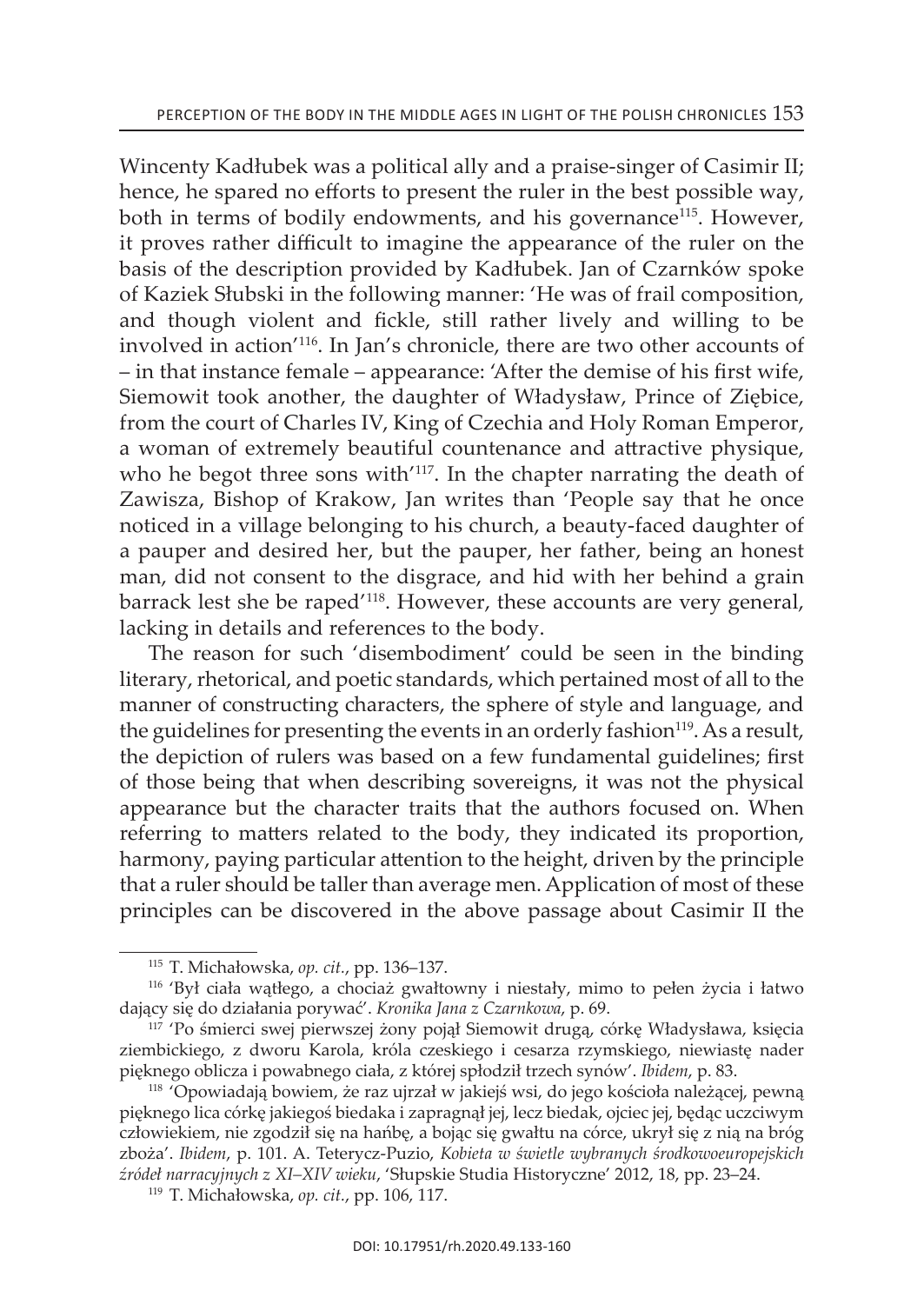Just120. such enigmatic representations may cause the impression that the characters have been, in a sense, deprived of their bodies, and the authors strove to present their protagonists as, say, valiant, virtuous, generous, or pious men<sup>121</sup>. The reason behind such state of affairs may have had something to do with the fact that the first historians were dependant on the state's authority, and their role comprised of preparing grounds for 'patriotic' attitudes, expressed in the apology of the country's history and of the dynasty in power. Moreover, the basic ideological assumption of that form of literature was its didactic function, with the past events constituting reference points for morality. in their interests, chroniclers focused on what was lasting and stable in order to present permanent truths, as well as constant and invariant nature of certain dependencies and moral tenets<sup>122</sup>.

when attempting to demonstrate chroniclers' attitude towards the body, one has to remain cautious, as on the basis of the very number of references it could be inferred that the authors strayed from the subject. The only one to directly display his opinion about the body is Wincenty Kadłubek, who in several passages speaks through his characters: 'It is easy for a man to learn the path of prudence when he first gets to know himself. For if there is a twain within a man, that is the body and the soul, what is the soul for? To offer a wise reflection. And the body? To be the chariot of virtues. Destroy one or the other, you will kill the man'<sup>123</sup>. The expressed belief regarding the relation joining the should with the body was drawn from Epicurean writings, according to which the death of the body was to concurrently put an end to the life of the soul<sup>124</sup>. Another passage also points to the tight connection between the body and the soul: 'He says that a risible thing is a mutilated brute, a headless man; that very same is the body without a soul, a lamp with no light, the world without the sun – as the country without a king<sup>7125</sup>. While in a different fragment, he says: 'And one should not fear the risk of death, especially when rescuing brethren,

<sup>124</sup> *Ibidem*.

<sup>&</sup>lt;sup>120</sup> R. Bubczyk, Kazimierz Sprawiedliwy – władca idealny Mistrza Wincentego (Chronica *Polonorum, LIB.4)*, 'Kwartalnik historyczny' 2009, 106, 1, pp. 35–36.

<sup>&</sup>lt;sup>121</sup> J. Le Goff, N. Truong, *op. cit.*, p. 5.

<sup>122</sup> t. Michałowska, *op. cit.*, pp. 103–106.

<sup>&</sup>lt;sup>123</sup> 'Najłatwiej zaś człowiekowi poznać drogę roztropności, gdy człowiek wpierw pozna samego siebie. Jeżeli bowiem dwoje jest w człowieku, mianowicie dusza i ciało, na cóż jest dusza? By dała myśl mądrą. na cóż ciało? By było rydwanem cnót. zniszcz jedno lub drugie, zabijesz człowieka'. Mistrz Wincenty, *op. cit.*, p. 141.

<sup>125</sup> 'Mówi, iż śmieszne jest okaleczałe bydlę, bezgłowy człowiek; tym samym jest ciało bez duszy, tym samym lampa bez światła, tym samym świat bez słońca – co państwo bez króla'. *Ibidem*, p. 11.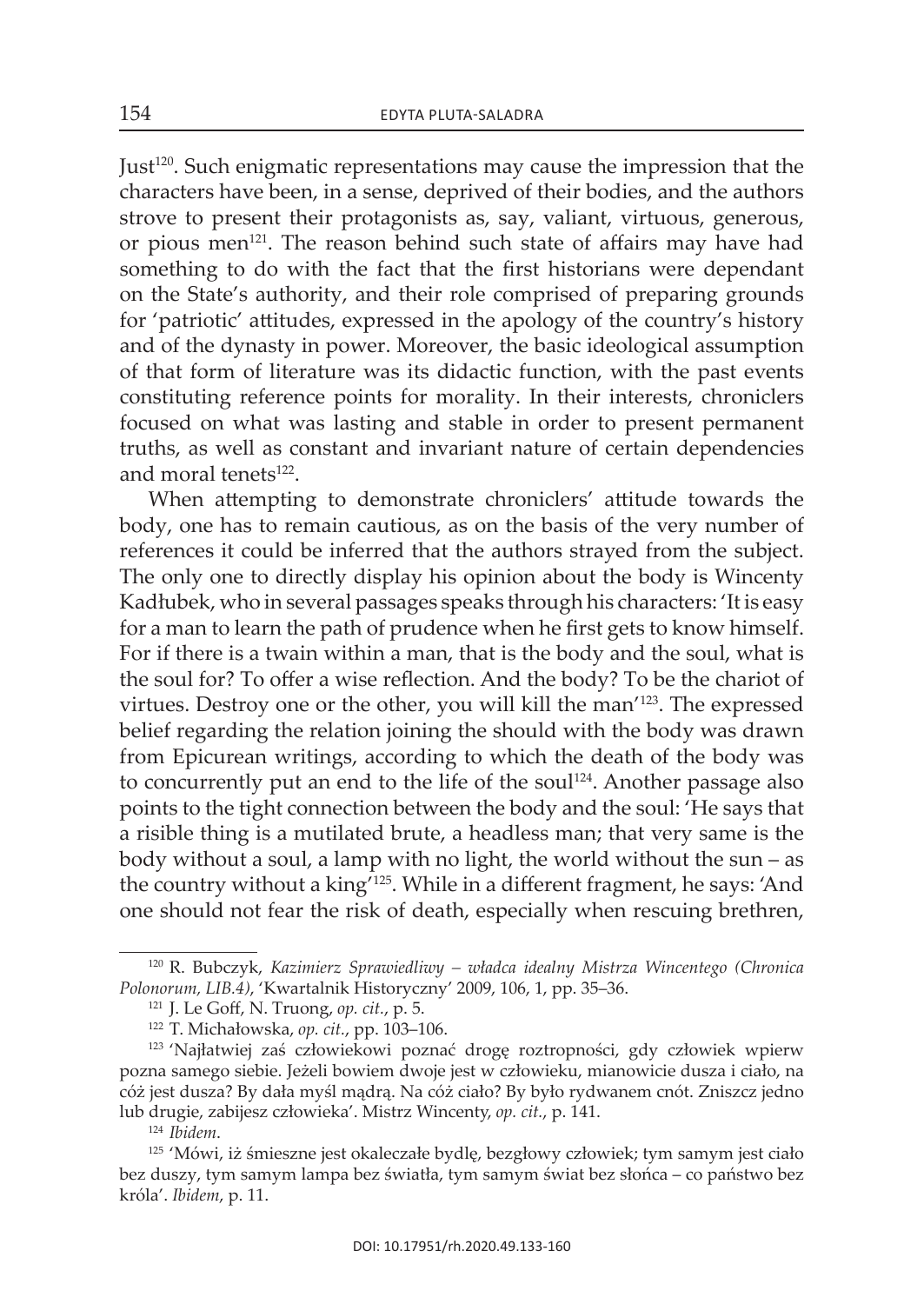for the death of the body does not annihilate a man, but leads him to the prize for bravery'126, and 'for he did not tremble before the death of the body, for he deemed it to be the gate of life<sup>'127</sup>. Thus, Master Wincenty treats both body and soul as inherent elements constituting the man, and does in no way depreciate the body. He points to the importance of the soul, without which the body would not be able to exist. Although in other texts, admittedly, there are references to the body and the soul, the authors do not outline no concept regarding those. The body is usually presented in the natural context, whereas the soul usually at the instant of death: Let his soul now and forever happily rest in the Lord<sup>'128</sup>. It also seems that the chroniclers in few cases indicated the wickedness of the body for didactic purposes, in order to present the fate of those sinners, illustrated particularly in the passages from the chronicle of Jan of Czarnków. 'For he did not stay clear of meretricious sin [Mikołaj of kórnik – a.n.], particularly the defilement of virgins; therefore, he was afflicted with the cancerous disease, he was rash to speak obscenities; therefore, he suffered wounds on his tongue and in his throat, and to such a degree that before he died, they say, he could hardly speak, and swallow any liquid, unable to even close his mouth, so when he died he was left with a gaping maw, while his right side was, so they say, completely shredded because of operations. Long time did he suffer before his death, the better he could repent for his sins<sup>'129</sup>. Such remarks were fostered by the characteristic style of these chronicles, in which the author was free to express his stance regarding the events he narrated.

As we have demonstrated above, none of the discussed authors, with the exception of kadłubek, does not directly betray his attitude towards the body. however, certain assumptions can be drawn on the basis of a short fragment included by Gallus anonymous about the embalming of corpses of German Knights who fell in the struggles between Emperor Henry IV

<sup>&</sup>lt;sup>126</sup> 'I nie trzeba się lękać niebezpieczeństwa śmierci, zwłaszcza gdy chodzi o ratowanie bliźnich, ponieważ śmierć ciała nie unicestwia człowieka, lecz prowadzi do nagrody za męstwo'. *Ibidem*, p. 123.

<sup>127</sup> 'Bowiem śmierci ciała się nie obawiał uważając ją za bramę życia'. *Ibidem*, p. 127.

<sup>128</sup> 'niech dusza jego teraz i na wieki szczęśliwie w Panu spoczywa'. *Kronika Jana z Czarnkowa*, p. 55.

<sup>&</sup>lt;sup>129</sup> 'Nie unikał bowiem grzechu wszetecznego [Mikołaj z Kórnika – a.n.], zwłaszcza gwałcenia dziewic – więc był dotknięty chorobą raka, był pochopny do mówienia rzeczy sprośnych – więc cierpiał na rany na języku i w gardle, a to tak, że przed śmiercią, jak powiadają, ledwo mógł mówić i połykać jakikolwiek napój i nie mógł zamknąć ust, tak że i po śmierci został z otwartymi ustami, a prawy bok jego, jak powiadają, był od operacji zupełnie pocięty. Długo się męczył przed śmiercią – tym skuteczniej mógłby żałować za grzechy'. *Ibidem*, pp. 98–99.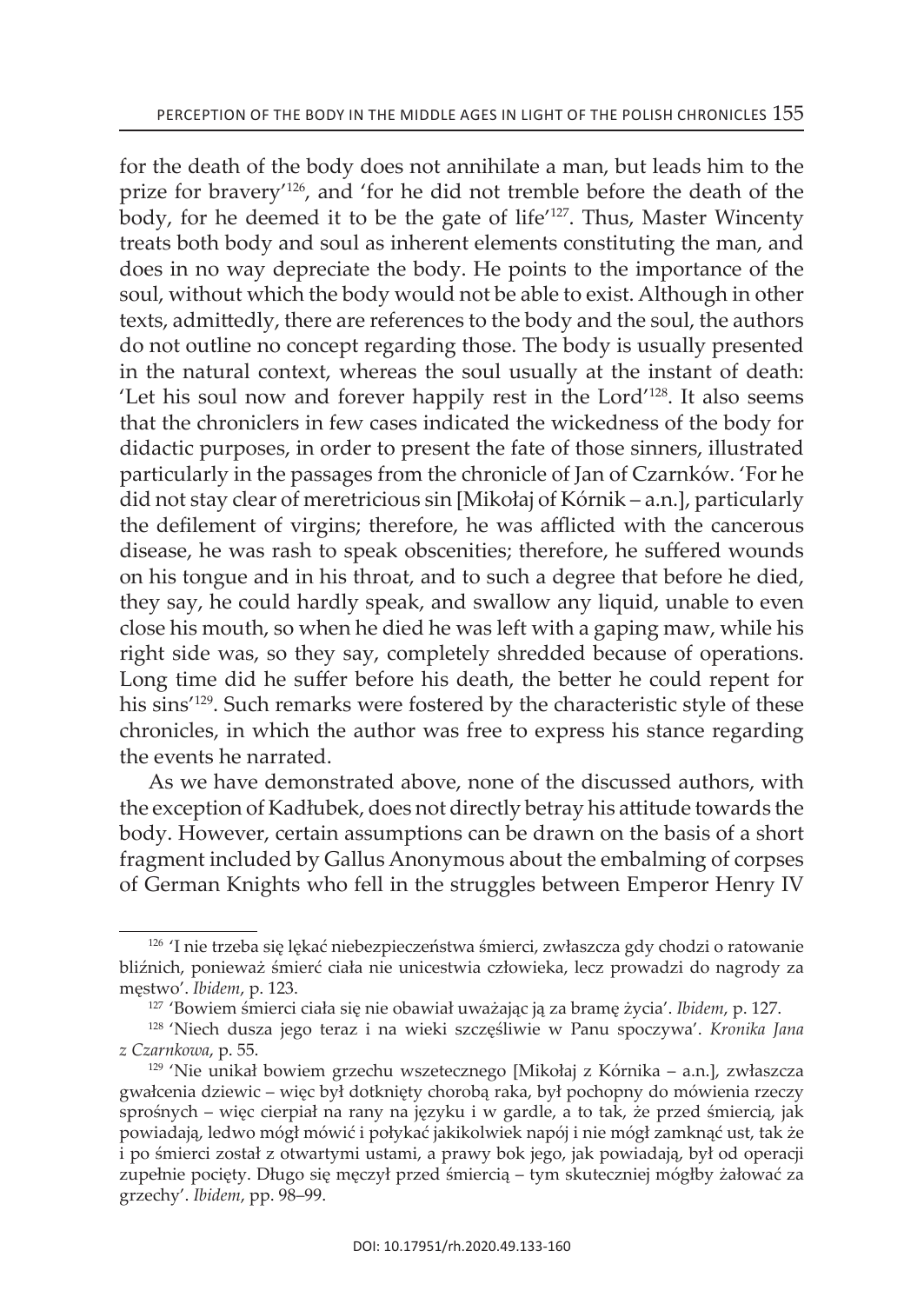and Bolesław iii krzywousty. 'For everyday noble men died there, who after the removal of their entrails, were embalmed with salt and aromatics, and placed on carrying wagons so that the Emperor could take them to Bavaria or saxony, as the [only] tribute [from] Poland'130. Following Janina Brzozowska-ciura, it should be acknowledged that embalming of human body described by the chronicler is presented in its natural form, as a practice appropriate for the Middle Ages<sup>131</sup>. It was a well-known practice during the discussed period applied when transporting corpses; these were embalmed and subsequently sewn into a leather bag<sup>132</sup>. The description of the procedure featured by Gallus Anonymous in his chronicle is of neutral character and does not trigger any surprise in the author. however, it is not easy to decide how Anonymous interpreted the practice, whether he saw it as an attempt to prolong the life in the decomposing body<sup>133</sup>, or merely a practical manner of corpse transportation. Despite that, we may suppose that chronicler's laconic account expresses his reverence for the bodies, as he does not deny the knights the right to rest in their homeland. in the *Wielkopolska Chronicle,* we can also track an indirectly expressed opinion about the body. The author reveals it in the fragment, in which he presents his account of the Synod of Wrocław, during which a papal legate allowed the guests to consume meat dishes from the shrovetide up to the Pentecost. The author explains that the reason for alleviating the regulation was the fact that Poles oftentimes broke the fast, and consequently man's should was at risk of perdition<sup>134</sup>. Thus, the author of the *Wielkopolska Chronicle* indicates that the deeds of the body bear influence upon the the condition of man's soul; however, refrains from commenting the abolishment of the regulation in any way.

Political metaphors are above all noticeable in the *Chronica Polonorum* by wincenty kadłubek, who was familiar with the famous work by John of salisbuty – *Policraticus*135, as it was probably the source of the organic motifs that he used. in spite of the fact that the other authors of chroniclers

<sup>130</sup> 'Codziennie bowiem ginęli tam szlachetni mężowie, których po wypruciu wnętrzności balsamowano solą oraz wonnościami i składano na ładownych wozach, aby cesarz mógł ich zawieźć do Bawarii albo do saksonii, jako [jedyny] trybut [z] Polski'. Gall anonim, *op. cit.*, p. 136.

<sup>131</sup> J. Brzozowska-ciura, *Stosunek do ludzkiego ciała i sekcji zwłok polskich przekazach średniowiecznych*, 'Prace naukowe wyższej szkoły Pedagogicznej w Częstochowie' 2000, zeszyty historyczne 6, pp. 65, 68.

<sup>132</sup> J. Grzeszczak, *Bonifacy VII wobec średniowiecznych zwyczajów grzebalnych. Bulla Destande feritatis i jej interpretacje*, 'Poznańskie studia teologiczne' 2013, 27, p. 197.

<sup>133</sup> *Ibidem*, pp. 199.

<sup>134</sup> *Kronika Wielkopolska*, pp. 161–162.

<sup>135</sup> T. Michałowska, op. cit., p. 135.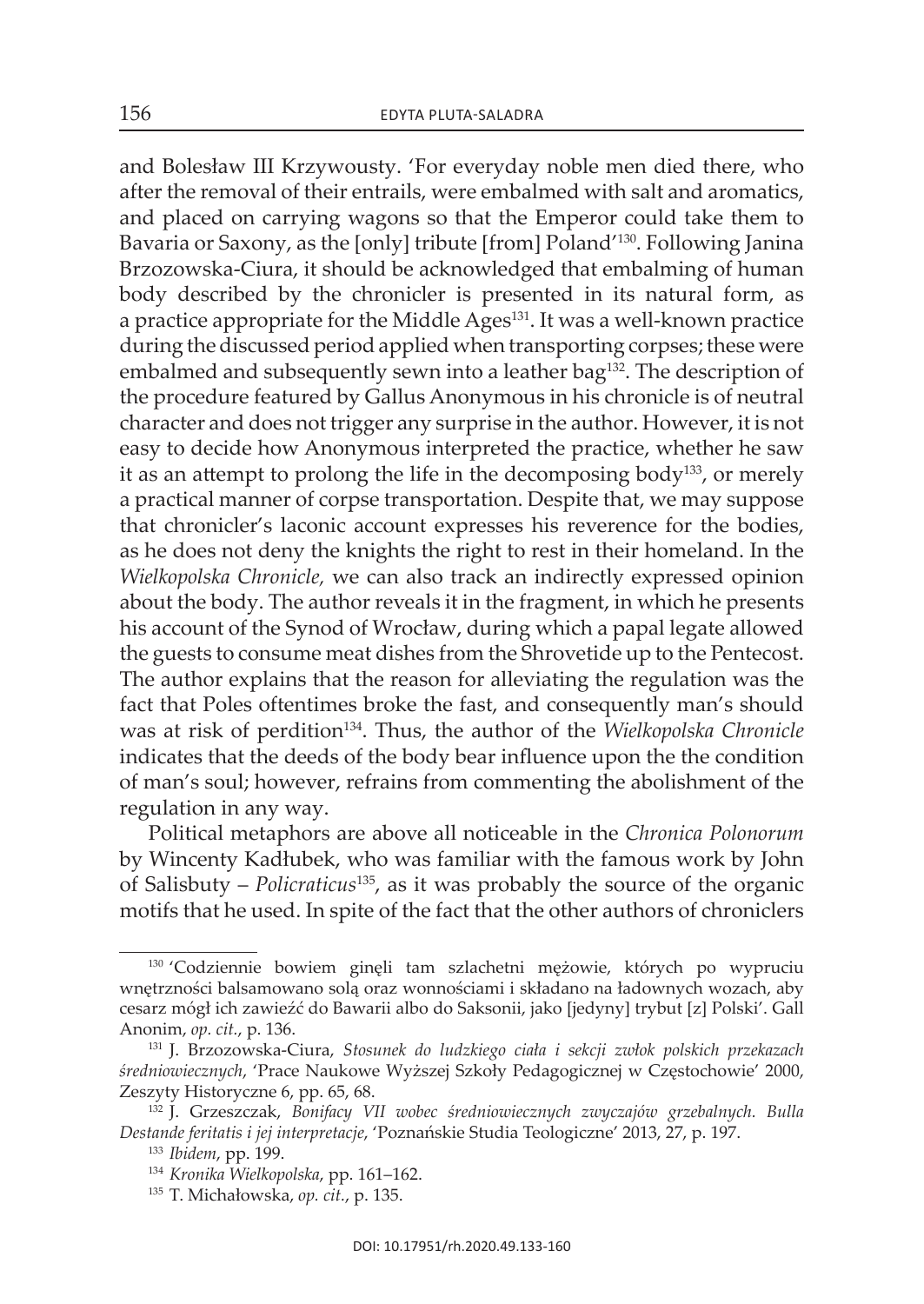also were educated men<sup>136</sup>, versed both in writings both by ancient and their contemporary authors, they did not use metaphors of this kind, neither with regard to the church, nor the state. however, the question to be asked here is whether at the outset of the 12th century, when Gallus Anonymous was composing his *Gesta principum Polonorum* – such metaphors were commonplace. The opposite appears to be the case, for, as indicated before, anthropomorphic metaphors were adapted to secular notions only in the latter half of the 12th century, and the work by John of salisbury, one that Master kadłubek knew well, was created in a similar time, i.e. in 1159<sup>137</sup>.

This study is to be treated as an introduction to the issues of body perception in the Polish Middle ages, and it is vital that the analyses should be extended with other sources, for instance, of iconography, sermons and tractates of various types, thus enabling to create a more complete image of the discussed phenomena. An important place in that research is due to the problem of perception of female body, an extensive and complex phenomenon that still awaits in-depth treatment in the Polish literature.

(translated by LinGua LaB)

## **REFERENCES**

### **Printed sources**

- *Anonima tzw. Galla Kronika czyli Dzieje książąt i władców polskich*, ed. k. Maleczyński, *Pomniki Dziejowe Polski,* series 2, vol. 2, kraków 1953.
- *Chronica Poloniae Maioris*, ed. B. Kürbis, *Pomniki Dziejowe Polski*, series 2, vol. 8, Warszawa 1970.
- Gall Anonim, *Kronika Polska*, transl. R. Grodecki, ed. M. Plezia, Wrocław–Warszawa–Kraków 2008.
- *Joannis de Czarnkow Chronicon Polonorum*, *1333–1384*, ed. J. szlachtowski, *Pomniki Dziejowe*  Polski, ed. A. Bielowski, vol. 2, Lviv 1872.
- John of salisbury, *Policraticus. Of the Frivolities of Courtiers and the Footprints of Philosophers*, transl. C. Nederman, Cambridge 1991.
- *Kosmasa Kronika Czechów*, transl. M. Wojciechowska, Warszawa 1968.
- *Kronika Jan z Czarnkowa,* transl. J. Żerbiłło, ed. M.d. kowalski, kraków 2001.
- *Kronika Wielkopolska*, transl. k. abgarowicz, kraków 2010.
- *Magistri Vincentii dicta Kadłubek Chronica Polonorum*, ed. Plezia, *Pomniki Dziejowe Polski*, series 2, vol. 11, kraków 1994.
- Mistrz wincenty (the so-called kadłubek), *Kronika Polska*, transl. B. kürbis, wrocław 2008.

<sup>136</sup> J. Bieniak, *Jan (Janek) z Czarnkowa. Niedokończona kronika polska z XIV wieku*, 'studia Źródłoznawcze' 2009, 47, p. 109.

<sup>&</sup>lt;sup>137</sup> P. Ryszard, Jan z Salisbury koncepcja filozofii i nauczania, 'Rozprawy z Dziejów Oświaty' 1974, 17, p. 11.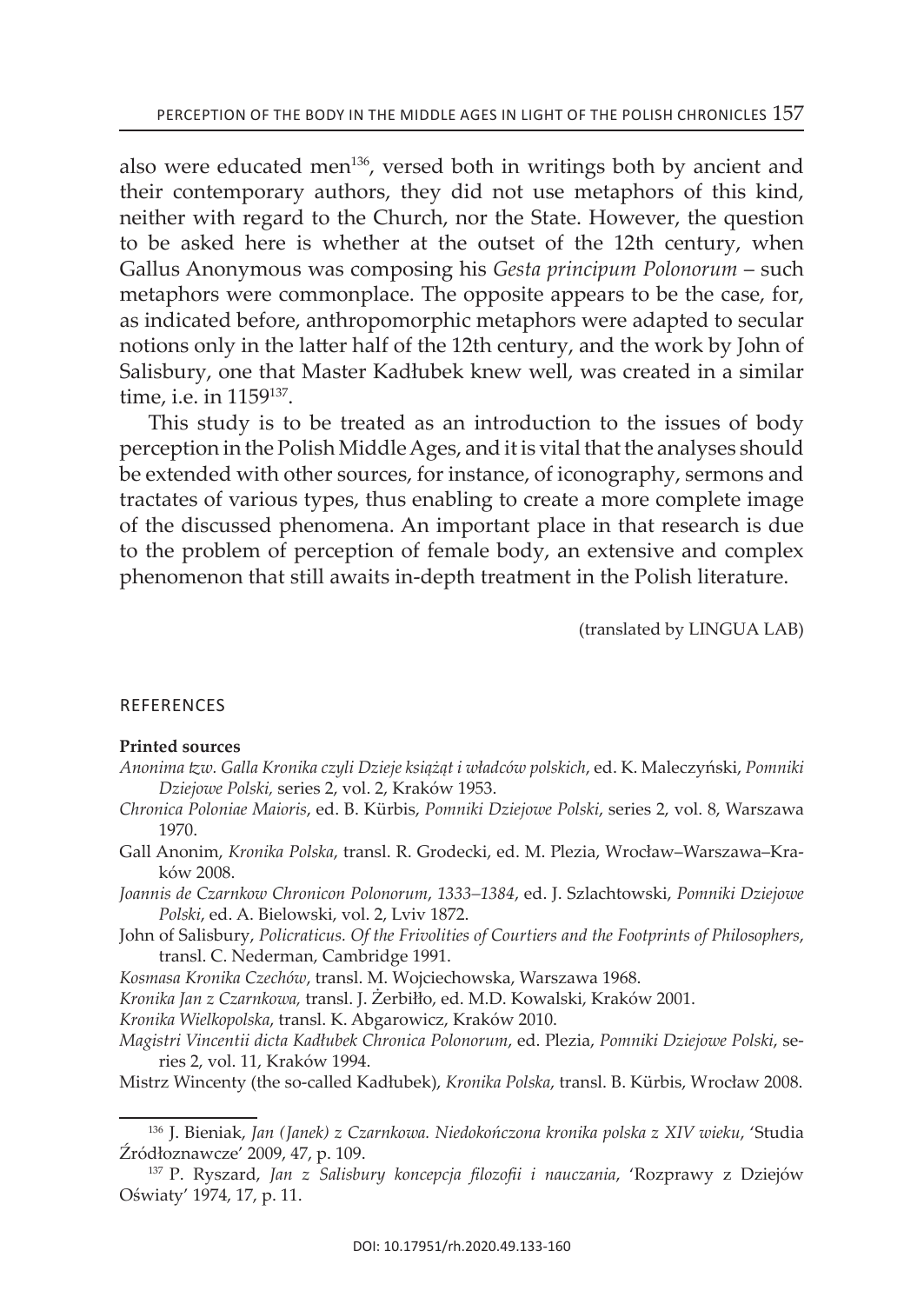#### **studies**

- *A Cultural History of the Human Body in the Middle Ages*, ed. l. Kalof, oxford–new york 2010. althoff G., *Potęga rytuału. Symbolika władzy w średniowieczu,* transl. a. Gadzała, warszawa 2011.
- Banaszkiewicz J., *Podanie o Piaście i Popielu: studium porównawcze nad wczesnośredniowiecznymi tradycjami dynastycznymi*, Warszawa 2010.
- Banaszkiewicz J., *Polskie dzieje bajeczne mistrza Wincentego Kadłubka*, wrocław 2002.
- Bieniak J., *Jan (Janek) z Czarnkowa. Niedokończona kronika polska z XIV wieku*, 'studia Źródłoznawcze' 2009, 47.
- Biniaś-szkopek M., *Małżeńska przeszkoda impotencji i oziębłości płciowej w świetle akt poznańskiego konsystorza z XV wieku*, 'Kwartalnik historyczny' 2019, 126, 2.
- Bochenek K., *Dusza jako zasadniczy punkt odniesienia krakowskiej antropologii średniowiecznej*, 'ΣΟΦΙa' 2011, 11.
- Bogdanowicz P., *Zjazd gnieźnieński w roku 1000*, 'nasza Przeszłość' 1962, 16.
- Brzozowska-ciura J., *Stosunek do ludzkiego ciała i sekcji zwłok polskich przekazach średniowiecznych*, 'Prace naukowe wyższej szkoły Pedagogicznej w Częstochowie' 2000, zeszyty historyczne 6.
- Bubczyk R., *Kazimierz Sprawiedliwy władca idealny Mistrza Wincentego (Chronica Polonorum, LIB.4)*, 'Kwartalnik historyczny' 2009, 106, 1.
- cabré M., *Beatiful Bodies*, in: *A Cultural History of the Human Body in the Middle Ages*, ed. L. Kalof, Oxford-New York 2010.
- chmielewska l., *Johannes Althusius: pierwszy teoretyk federalizmu*, 'Doctrina. studia społeczno-polityczne' 2012, 9.
- Forstner osB D., *Świat symboliki chrześcijańskiej*, transl. W. zakrzewska, P. Pachciarek, R. Turzyński, Warszawa 1990.
- *Gender and Difference in the Middle Ages,* eds. s. Farmer, c. Braun Pasternack, 'Medieval cultures' 2003, 32.
- Gilson É., *Thomism. The Philosophy of Thomas Aquinas*, transl. R.K Shook, A. Maurer, Toronto 2002.
- Grabarczyk t., *Na gardle karanie. Kara śmierci w średniowiecznej Polsce*, Warszawa 2008.
- Graczyk W., *Znaczenie Zjazdu Gnieźnieńskiego*, 'notatki Płockie' 2000, 45, 1.
- Green M.h., *Bodily Essences. Bodies as Categories of Difference*, in: *A Cultural History of the Human Body in the Middle Ages, ed. L. Kalof, Oxford-New York 2010.*
- Grzeszczak J., *Bonifacy VII wobec średniowiecznych zwyczajów grzebalnych. Bulla Destande feritatis i jej interpretacje*, 'Poznańskie studia teologiczne' 2013, 27.
- hartnell J., *Medieval Bodies: Life, Death and Art in the Middle Ages*, london 2018.
- *Historia ciała,* vol. 1, *Od renesansu do oświecenia,* ed. G. Vigarello, transl. t. stróżyński, Gdańsk 2011.
- Kantorowicz e.h., *Dwa Ciała Króla. Studium ze średniowiecznej teologii politycznej*, transl. M. Michalski, a. Krawiec, ed. J. strzelczyk, Warszawa 2007.
- Karras R.M., *Seksualność w średniowiecznej Europie*, transl. A. Bugaj, Warszawa 2012.
- Karras R.M., Murrat J., *The Sexual Body, in: A Cultural History of the Human Body in the Middle* Ages, ed. L. Kalof, Oxford–New York 2010.
- King P., *Why Isn't the Mind-Body Problem Medieval?*, in: *Forming the Mind. Essays on the Internal Senses and the Mind/Body Problem from Avicenna to the Medical Enlightenment*, ed. h. lagerlund**,** new york 2007.
- Konarska K., *Niesforne ciało*, in: *Ciało cielesne*, ed. k. konarska, wrocław 2011.
- Kowalska B., *Dwoistość ludzkiego ciała w opisach żywotów świętych*, 'Częstochowskie teki Historyczne' 2015, 5.
- Krawiec M., *Seksualność w średniowiecznej Polsce*, Poznań 2000.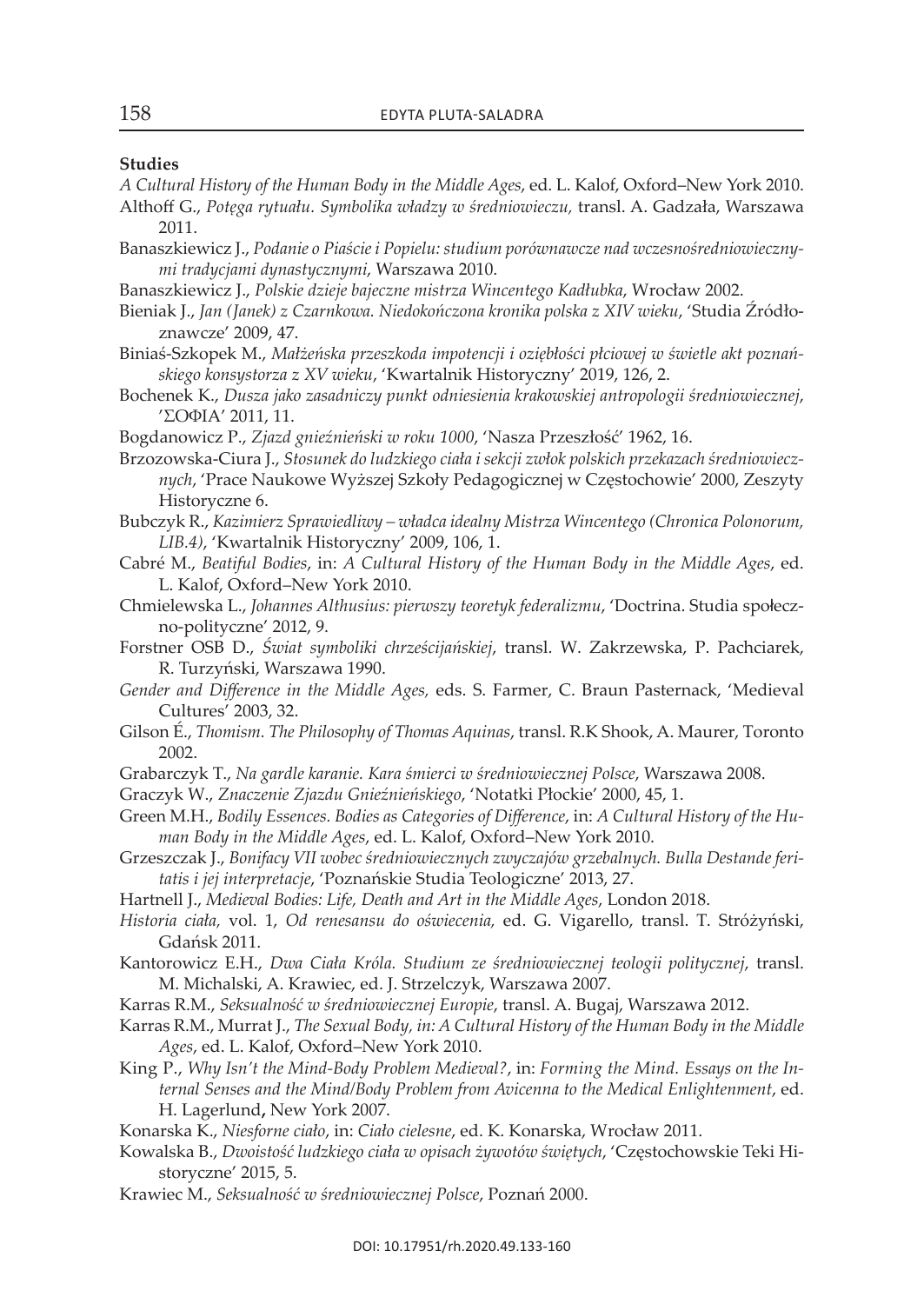Le Goff J., *Człowiek średniowiecza*, in: *Człowiek średniowiecza*, ed. J. Le Goff, transl. M. radożycka-Paoletti, warszawa–Gdańsk 1996.

Le Goff J., truong n., *Historia ciała w średniowieczu*, transl. i. Kania, Warszawa 2006.

- Markowski M., *Epistemologia a metafizyka św. Tomasza z Akwinu*, in: *Homo viator. Teksty i studia nad antropologią filozoficzną w średniowieczu*, ed. M. Karas, Kraków 2009.
- Matczak M., *Archeologia ciała*, 'Przegląd archeologiczny' 2013, 61.
- Mazurczak u.M., *Dwie starożytne tradycje rozumienia ciała w sztuce średniowiecznej*, 'roczniki Humanistyczne' 2007, 44–45, 3.
- Mazurczak u.M., *Metafory ciała: głowa-twarz. Na wybranych przykładach malarstwa Duccia i Giotta, 'Roczniki Humanistyczne' 2010, 58, 4.*
- Michałowska t., *Średniowiecze*, Warszawa 1996.
- nikodem J., *Nieskruszony syn marnotrawny: Gall Anonim o dwóch powrotach Zbigniewa do Polski*, 'studia Periegetica' 2010, 4.
- ozorowski M., *Cele małżeństwa w nauczaniu teologów średniowiecza*, 'studia teologiczne' 2002, 20.
- Pac G., *Kobiety, asceza i władza nad ciałem w późnym średniowieczu*, 'Przegląd Historyczny' 2009, 100, 3.
- Peklar B., *Discussing Medieval Dialogue Between the Soul and the Body Questions of Dualism*, 'Ars & Humanitas' 2015, 9, 2.
- Piech z., *Ikonografia pieczęci Piastów*, Kraków 1993.
- Pogorzelska M., *Cele małżeństwa w doktrynie i w prawie kanonicznym*, 'studia teologiczne Nawróćcie się i wierzcie w Ewangelię' 2014, 32.
- Richards J., *Sex, Dissidence and Damnation: Minority Groups in the Middle Ages*, London–New york 1990.
- rosiński F.M., *Antropologia biblijna ciała i cielesności*, in: *Ciało cielesne*, ed. K. Konarska, Wrocław 2011.
- ryszard P., *Jan z Salisbury koncepcja filozofii i nauczania*, 'rozprawy z Dziejów Oświaty' 1974, 17.
- Sauer M.M., *Gender in Medieval Culture*, London–New Delhi–New York–Sydney 2015.
- saunders c., *Voices and Visions: Mind, Body and Affect in Medieval Writing*, in: *The Edinburgh*  Companion to the Critical Medical Humanities, eds. A. Whitehead et al., Edinburgh 2016
- *Sex and Sexuality in Anglo-Saxon England: Essays in Memory of Daniel Gilmore Calder*, eds. C. Pasternack, L.C. Weston, 'The Review of English Studies' 2006, 57.
- starnawska M., *Świętych życie po życiu. Relikwie w kulturze religijnej na ziemiach polskich w średniowieczu*, Warszawa 2008.
- sutowicz a., *Elementy formacji zakonnej w klasztorach żeńskich na przykładzie XIV-wiecznych konstytucji norbertanek cyrkarii wrocławskiej. Gest jako element języka »sacrum«*, 'saeculum christianum' 2011, 2.
- Śliwiński B., *Bezprym pierworodny syn pierwszego króla Polski (986–zima/wiosna 1032)*, Kraków 2014.
- Święcki C.k., *Szkic o życiu i twórczości Janka z Czarnkowa*, 'notatki Płockie' 2008, 2 (215).
- teterycz-Puzio a., *Kobieta w świetle wybranych środkowoeuropejskich źródeł narracyjnych z XI– XIV wieku*, 'słupskie studia Historyczne' 2012, 18.
- tomczyk J., *Antropologia filozoficzna i przyrodnicza w poszukiwaniu istoty człowieka*, 'studia Philosophiae christianae' 2008, 39, 1.
- Vauchez a., *Duchowość średniowiecza*, transl. H. zaremska, Gdańsk 2004.
- Warylewski J., *Krzyże i kapliczki pokutne (pojednania), jako element średniowiecznej jurysdykcji karnej*, 'studia Gdańskie' 2016, 38.
- Wiszewski P., *Struktura, Fabuła i historia. Wokół opowieści o odzyskaniu wzroku przez Mieszka (Galii Anonymi Cronicae, I, 4)*, 'Biuletyn Polskiej Misji historycznej' 2009, 9.